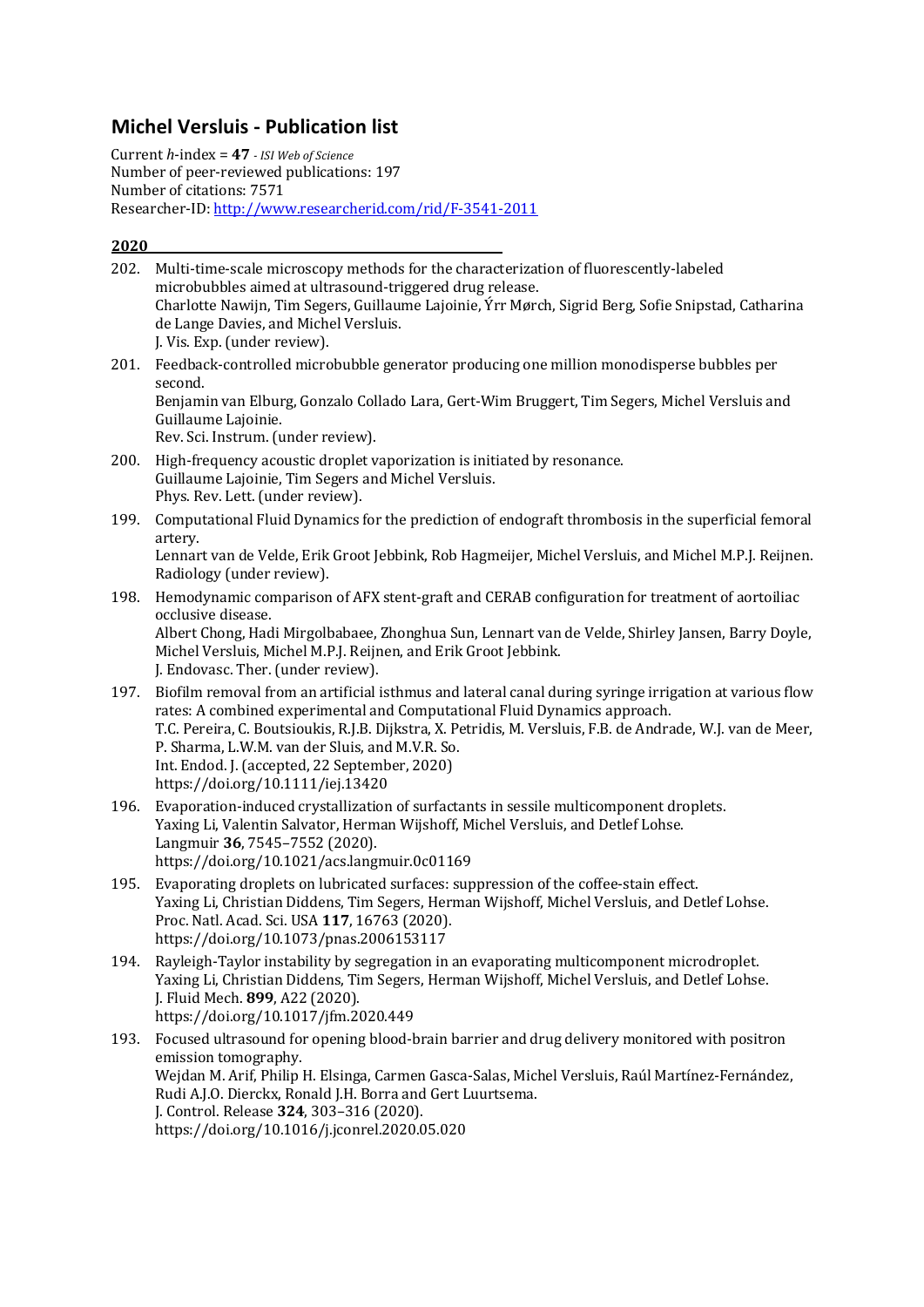- 192. Three-phase vaporization theory for laser-activated microcapsules. Guillaume Lajoinie, Mirjam Visscher, Emilie Blazejewski, Gert Veldhuis, and Michel Versluis. Photoacoustics **19**, 100185 (2020). https://doi.org/10.1016/j.pacs.2020.100185
- 191. Non-axisymmetric effects in drop-on-demand piezo-acoustic inkiet printing. Mark-Jan van der Meulen, Hans Reinten, Herman Wijshoff, Michel Versluis, Detlef Lohse, and Paul Steen. Phys. Rev. Appl. **13**, 054071 (2020). https://doi.org/10.1103/PhysRevApplied.13.054071
- 190. Ultrasound contrast agents modeling: a review. Michel Versluis, Eleanor Stride, Guillaume Lajoinie, Benjamin Dollet, and Tim Segers. Ultrasound Med. Biol. **46**, 2117-2144 (2020). https://doi.org/10.1016/j.ultrasmedbio.2020.04.014
- 189. Foam-free monodisperse lipid-coated ultrasound contrast agent synthesis by flow-focusing through multi-gas-component microbubble stabilization. Tim Segers, Emmanuel Gaud, Gilles Casqueiro, Anne Lassus, Michel Versluis, and Peter Frinking. Appl. Phys. Lett. **116**, 173701 (2020). https://doi.org/10.1063/5.0003722

see also: American Institute of Physics Scilight Method developed for creating foam-free monodisperse bubbles as ultrasound contrast agents https://doi.org/10.1063/10.0001213

- 188. Microfluidics control the ballistic energy of thermocavitation liquid iets for needle-free injections. Loreto Ovarte Gálvez, Arian Fraters, Herman Offerhaus, Michel Versluis, Ian Hunter, and David Fernandez Rivas. J. Appl. Phys. **127**, 104901 (2020). https://doi.org/10.1063/1.5140264
- 187. A novel roller pump for physiological flow. Albert Chong, Zhonghua Sun, Lennart van de Velde, Shirley Jansen, Michel Versluis, Michel M.P.J. Reijnen, and Erik Groot Jebbink. Artificial Organs. **44**, 818–826 (2020). https://doi.org/10.1111/aor.13670
- 186. Microbubble Agents: New Directions (review). Eleanor Stride, Tim Segers, Guillaume Lajoinie, Samir Cherkaoui, Thierry Bettinger, Michel Versluis, and Mark Borden. Ultrasound Med. Biol. **46**, 1326–1343 (2020). https://doi.org/10.1016/j.ultrasmedbio.2020.01.027
- 185. Validation of a new methodology to evaluate changes in the geometry of visceral stent grafts after fenestrated endovascular aneurysm repair. S.P. Overeem, R.C.L. Schuurmann, M. Schumacher, M.F.C. Jolink, M. Ketel, B. Nijendijk, C.H. Slump, M. Versluis, and J.P.P.M. de Vries. J. Endovasc. Ther. **27**, 436-444 (2020). https://doi.org/10.1177/1526602820915932

184. Secondary tail formation and breakup in piezo-acoustic inkjet printing: femtoliter droplets captured in flight. Arjan Fraters, Roger Jeurissen, Marc van den Berg, Hans Reinten, Herman Wijshoff, Detlef Lohse, Michel Versluis, and Tim Segers. Phys. Rev. Appl. **13**, 024075 (2020). https://doi.org/10.1103/PhysRevApplied.13.024075

**2019**

183. Ultrasound-sensitive liposomes for triggered macromolecular drug delivery. Maria De Matos, Roel Deckers, Guillaume Lajoinie, Benjamin van Elburg, Michel Versluis, Raymond Schiffelers, and Robbert Ian Kok. Frontiers Pharmacology **10**, 1463 (2019). doi:10.3389/fphar.2019.01463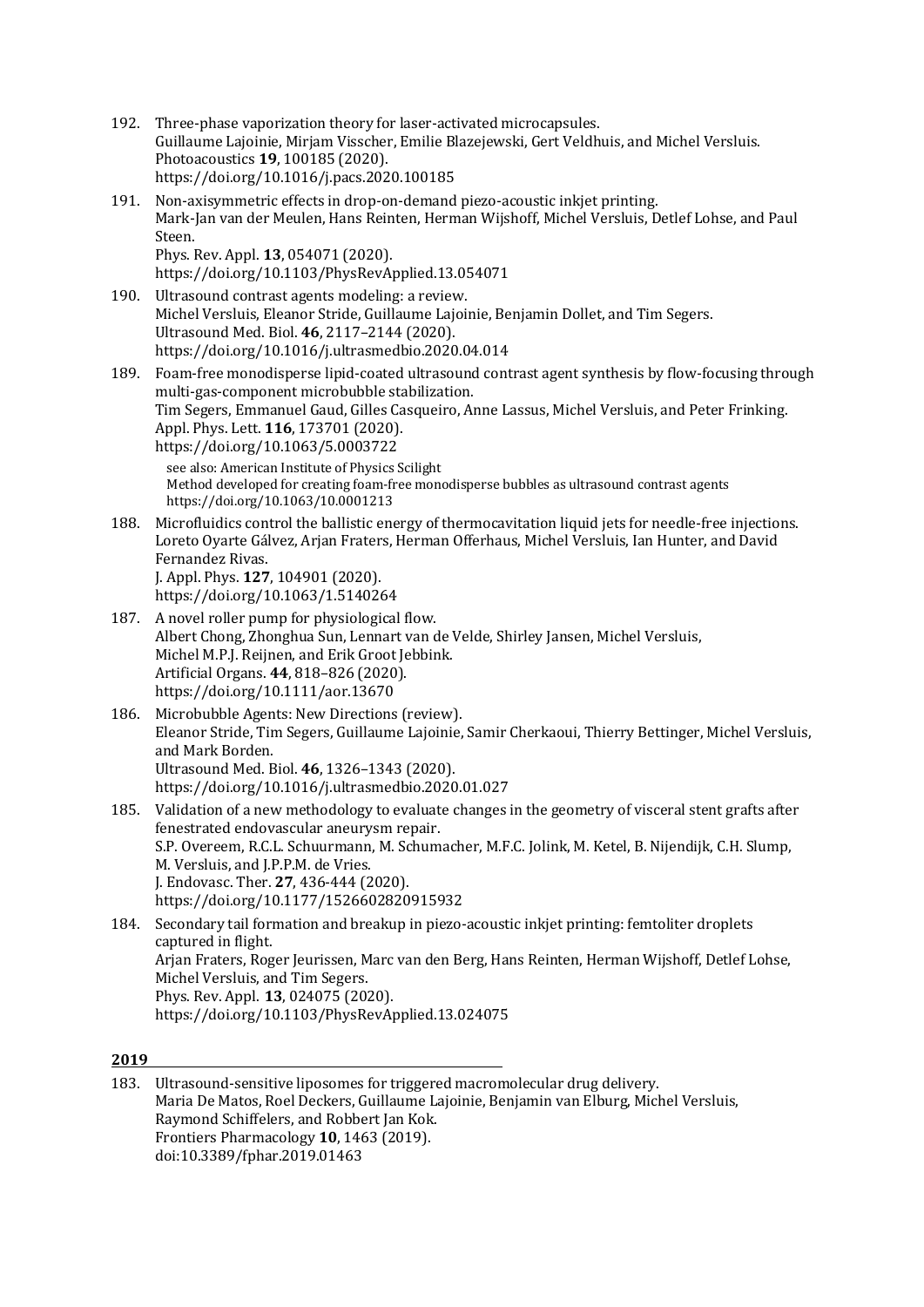- 182. Sonoprinting liposomes on tumor spheroids by microbubbles and ultrasound. Silke Roovers, Joke Deprez, Dwi Priwitaningrum, Guillaume Lajoinie, Nicolas Rivron, Heidi Declercq, Olivier De Wever, Eleanor Stride, Séverine Le Gac, Michel Versluis, Jai Prakash, Ine Lentacker, and Stefaan De Smedt. J. Control. Release **316**, 79–92 (2019). doi:10.1016/j.jconrel.2019.10.051
- 181. Inkjet nozzle failure by heterogeneous nucleation: bubble entrainment, cavitation, and diffusive growth. Arjan Fraters, Marc van den Berg, Youri de Loore, Hans Reinten, Herman Wijshoff, Detlef Lohse, Michel Versluis, and Tim Segers. Phys. Rev. Applied **12**, 064019 (2019). doi:10.1103/PhysRevApplied.12.064019 - selected as Editors' Suggestion.
- 180. Shortwave infrared imaging setup to study entrained air bubble dynamics in a MEMS-based piezoacoustic inkjet printhead. Arjan Fraters, Tim Segers, Marc van den Berg, Hans Reinten, Herman Wijshoff, Detlef Lohse, and Michel Versluis. Exp. Fluids **60**:123 (2019). doi:10.1007/s00348-019-2772-8
- 179. Sonoprinting of nanoparticle-loaded microbubbles: unraveling the multi-timescale mechanism. Silke Roovers, Guillaume Lajoinie, Ine De Cock, Toon Brans, Heleen Dewitte, Kevin Braeckmans, Michel Versluis, Stefaan De Smedt, and Ine Lentacker. Biomaterials **217**, 119250 (2019). doi:10.1016/j.biomaterials.2019.119250
- 178. Microdroplets nucleation by dissolution of a multicomponent drop in a host liquid. Huanshu Tan, Christian Diddens, Ali Mohammed, Junyi Li, Michel Versluis, Xuehua Zhang, and Detlef Lohse. J. Fluid Mech. **870**, 217–246 (2019). doi:10.1017/jfm.2019.207
- 177. Multicore liquid perfluorocarbon-loaded multimodal nanoparticles for stable ultrasound and  $19F$  MRI applied to in-vivo cell tracking. Olga Koshkina, Guillaume Lajoinie, Francesca Baldelli Bombelli, Edyta Swider, Luis Cruz, Paul White, Ralph Schweins, Yusuf Dolen, Eric van Dinther, N. Koen van Riessen, Sarah Rogers, Remco Fokkink, Ilja Voets, Ernst van Eck, Arend Heerschap, Michel Versluis, Chris de Korte, Carl Figdor, I. Jolanda M. De Vries, and Mangala Srinivas. Adv. Funct. Mater. **29**, 1806485 (2019) doi:10.1002/adfm.201806485
- 176. Assessment of changes in stent graft geometry after chimney EVAS. S.P. Overeem, S.R. Goudeketting, R.C.L. Schuurmann, J.M. Heyligers, H.J.M. Verhagen, M. Versluis, and J.P.P.M. de Vries J. Vasc. Surg. **70**(6), 1754–1764 (2019). doi: 10.1016/j.jvs.2019.02.058 see also: Invited Commentary by Timothy A. Resch

```
J.	Vasc.	Surg.	70, 1765	(2019).
doi:	10.1016/j.jvs.2019.03.068
```
- 175. Gravitational effect in evaporating binary microdroplets. Yaxing Li, Christian Diddens, Pengyu Lv, Herman Wijshoff, Michel Versluis, and Detlef Lohse. Phys. Rev. Lett. **122**, 114501 (2019). doi:10.1103/PhysRevLett.122.114501
- 174. The role of ultrasound-driven microbubble dynamics in drug delivery: from microbubble fundamentals to clinical translation (review). Silke Roovers, Tim Segers, Guillaume Lajoinie, Michel Versluis, Stefaan De Smedt, and Ine Lentacker. Langmuir **35**, 10173–10191 (2019). doi:10.1021/acs.langmuir.8b03779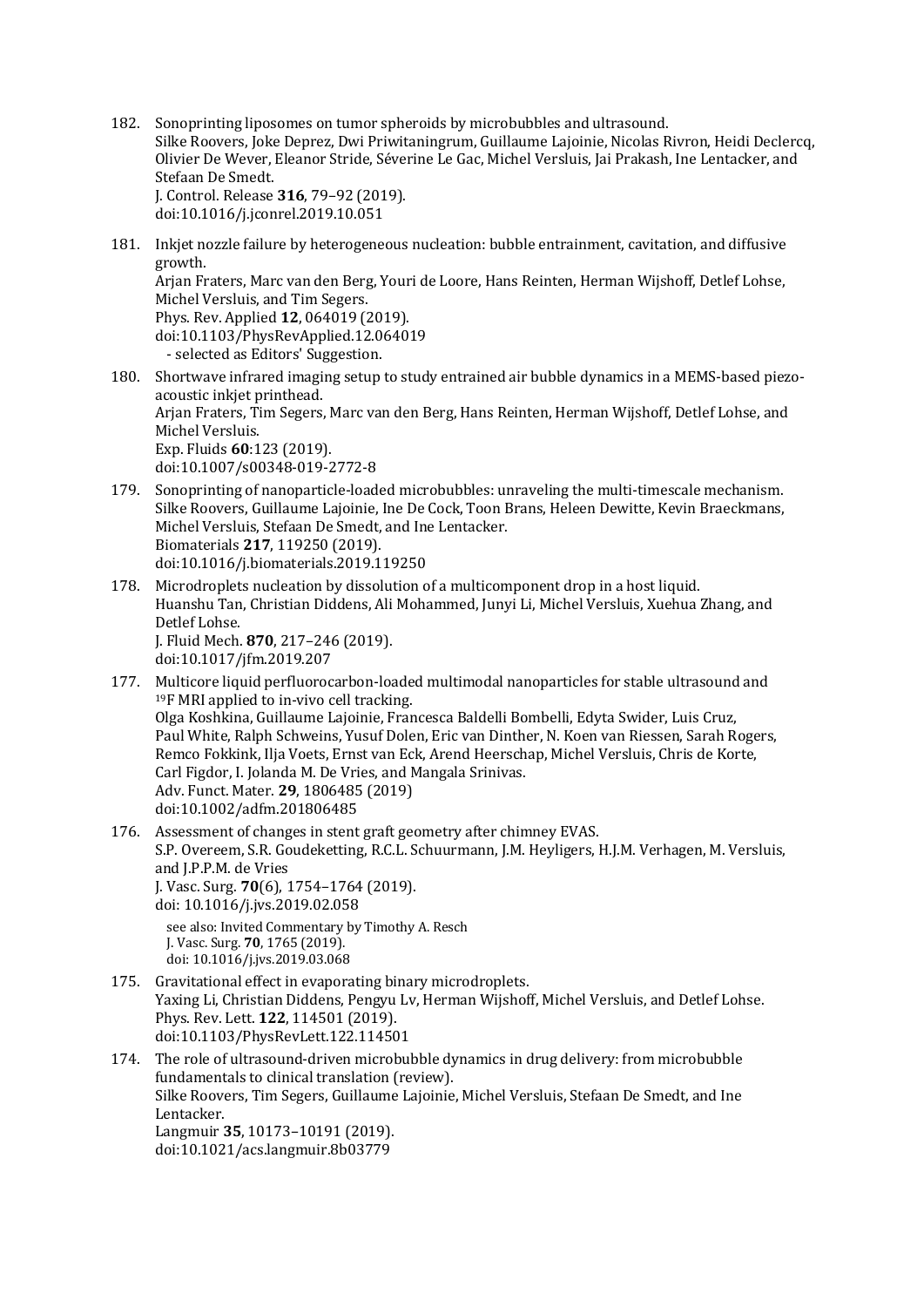- 173. Laser-activated microparticles for multimodal imaging: ultrasound and photoacoustics. Mirjam Visscher, Guillaume Lajoinie, Emilie Blazejewski, Gert Veldhuis, and Michel Versluis. Phys. Med. Biol. **64**(3), 034001 (2019). doi:10.1088/1361-6560/aaf4a2
- 172. Haemodynamics in different flow lumen configurations of Customized Aortic Repair for infrarenal aortic aneurysms. S.P. Overeem, J.P.P.M. de Vries, J.T. Boersen, C.H. Slump, M.M.P.J. Reijnen, M. Versluis, and E. Groot Jebbink. Eur. J. Vasc. Endovasc. Surg. **57**(5), 709–718 (2019). doi: 10.1016/j.ejvs.2018.11.012
- 171. Meta-analysis of individual patient data after kissing stent treatment for aortoiliac occlusive disease. Erik Groot Jebbink, Suzanne Holewijn, Michel Versluis, Frederike A.B. Grimme, Jan Willem Hinnen, Sebastiaan Sixt, John F. Angle, Walter Dorigo, and Michel M.P.J. Reijnen. J. Endovasc. Ther. **26**(1), 31–40 (2019). doi:10.1177/1526602818810535

| 170. | High-precision acoustic measurements of the non-linear dilatational elasticity of phospholipid-<br>coated monodisperse microbubbles.<br>Tim Segers, Emmanuel Gaud, Michel Versluis, and Peter Frinking.<br>Soft Matter 14, 9550-9561 (2018).<br>doi:10.1039/c8cm00918j                                                                                                                              |
|------|-----------------------------------------------------------------------------------------------------------------------------------------------------------------------------------------------------------------------------------------------------------------------------------------------------------------------------------------------------------------------------------------------------|
|      | see also: Back Cover<br>Soft Matter 14, 9732 (2018)<br>doi:10.1039/c8sm90238k                                                                                                                                                                                                                                                                                                                       |
| 169. | Giant and explosive plasmonic bubbles by delayed nucleation.<br>Yuliang Wang, Mikhail E. Zaytsev, Guillaume Lajoinie, Hai Le The, Jan C. T. Eijkel, Albert van den<br>Berg, Michel Versluis, Bert M. Weckhuysen, Xuehua Zhang, Harold J. W. Zandvliet, and Detlef Lohse.<br>Proc. Natl. Acad. Sci. USA 115 (30), 7676-7681 (2018).<br>doi:10.1073/pnas.1805912115                                   |
| 168. | High-frame-rate contrast-enhanced US particle image velocimetry in the abdominal aorta: first<br>human results.<br>Stefan Engelhard, Jason Voorneveld, Hendrik J. Vos, Jos J.M. Westenberg, Frank J.H. Gijsen, Pavel<br>Taimr, Michel Versluis, Nico de Jong, Johan G. Bosch, Michel M.P.J. Reijnen, and Erik Groot Jebbink.<br>Radiology 289 (1), 119-125 (2018).<br>doi:10.1148/radiol.2018172979 |
|      | see also: Editorial by Glen Morrell<br>Radiology 289, 126-127 (2018.)<br>doi.org/10.1148/radiol.2018181175                                                                                                                                                                                                                                                                                          |
| 167. | High-frame rate contrast-enhanced ultrasound for velocimetry in the human abdominal aorta.<br>J. Voorneveld, S. Engelhard, H.J. Vos, M.M.P.J. Reijnen, F. Gijsen, M. Versluis, E. Groot Jebbink,<br>N. de Jong, and J.G. Bosch.<br>IEEE Trans UFFC 65(12), 2245-2254 (2018).<br>doi:10.1109/tuffc.2018.2846416                                                                                      |
| 166. | Evaporation-triggered segregation of sessile binary droplets.<br>Yaxing Li, Pengyu Lv, Christian Diddens, Huanshu Tan, Herman Wijshoff, Michel Versluis, and Detlef<br>Lohse.<br>Phys. Rev. Lett. 120, 224501 (2018).<br>doi:10.1103/PhysRevLett.120.224501                                                                                                                                         |
| 165. | Non-spherical oscillations drive the ultrasound-mediated release from targeted microbubbles.<br>Guillaume Lajoinie, Ying Luan, Erik Gelderblom, Benjamin Dollet, Frits Mastik, Ine Lentacker,<br>Heleen Dewitte, Nico de Jong, and Michel Versluis.<br>Nature Comm. Phys. 1, 22 (2018).<br>doi:10.1038/s42005-018-0020-9<br>- selected as first year anniversary Editors' Pick.                     |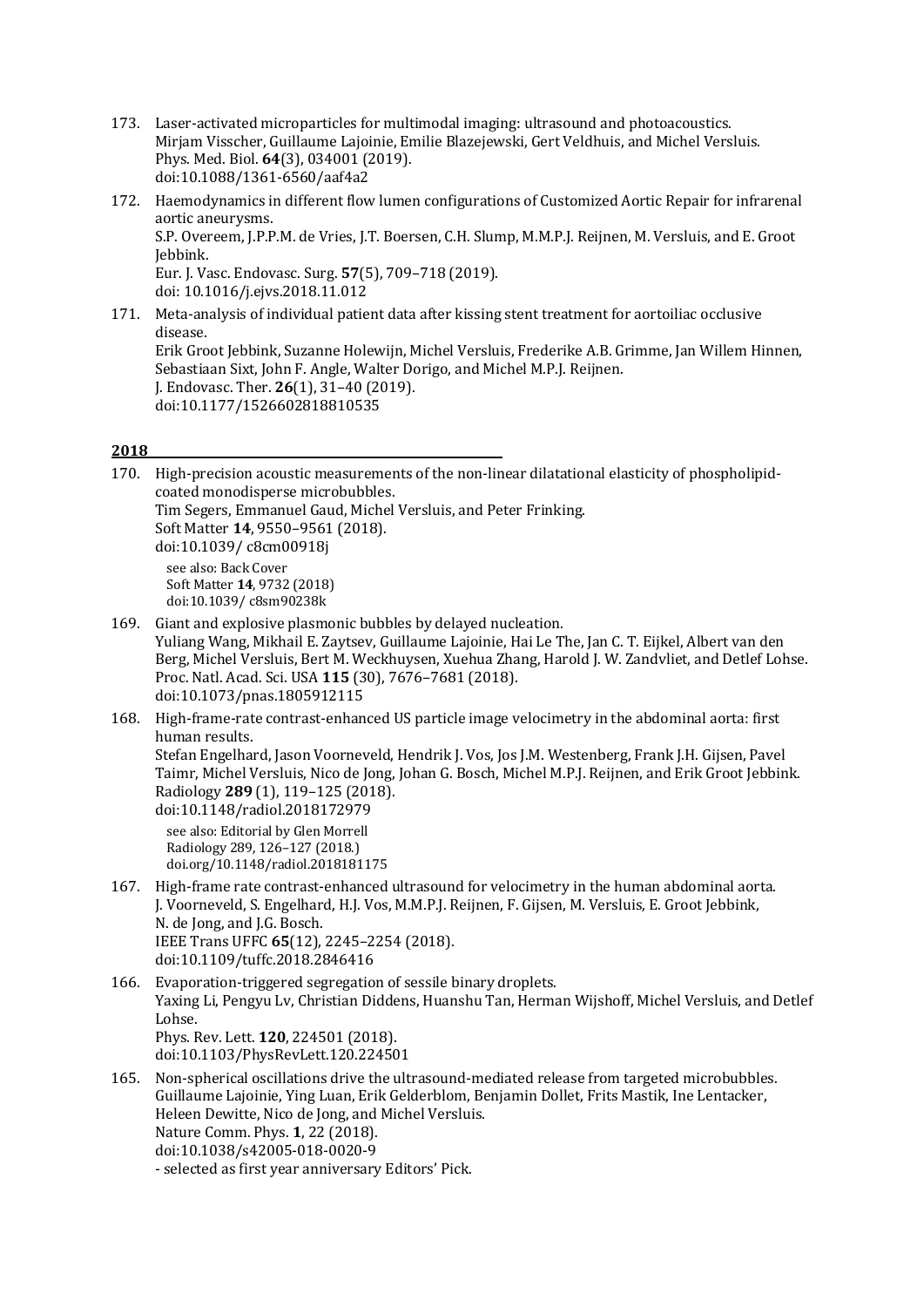- 164. Layered acoustofluidic resonators for the simultaneous optical and acoustic characterization of cavitation dynamics, microstreaming and biological effects. V. Pereno, M. Aron, O. Vince, C. Mannaris, A. Seth, M. de Saint Victor, G. Lajoinie, M. Versluis, C. Coussios, D. Carugo, and E. Stride. Biomicrofluidics **12**, 034109 (2018). doi:10.1063/1.5023729 - selected as the AIP Editor's Pick.
- 163. Monodisperse versus polydisperse ultrasound contrast agents: nonlinear response, sensitivity, and deep tissue imaging potential. Tim Segers, Pieter Kruizinga, Maarten P. Kok, Guillaume Lajoinie, Nico de Jong, and Michel Versluis. Ultrasound Med. Biol. **44**(7), 1482–1492 (2018). doi:10.1016/j.ultrasmedbio.2018.03.019
- 162. Three-year outcome of the covered endovascular reconstruction of the aortic bifurcation technique for aortoiliac occlusive disease. Kim Taeymans, Erik Groot Jebbink, Suzanne Holewijn, Jasper M. Martens, Michel Versluis, Peter C.I.M. Goverde, and Michel M.P.I. Reijnen. J. Vasc. Surg. 67(5), 1438-1447 (2018). doi:10.1016/j.jvs.2017.09.015
- 161. Partial renal coverage in EVAR causes unfavorable renal flow patterns in an infrarenal aneurysm model.

Lennart van de Velde, Esmé J. Donselaar, Erik Groot Jebbink, Johannes T. Boersen, Guillaume P.R. Lajoinie, Jean-Paul P.M. de Vries, Clark J. Zeebregts, Michel Versluis, and Michel M.P.J. Reijnen. J. Vasc. Surg. **67**(5), 1585–1594 (2018). doi:10.1016/j.jvs.2017.05.092

160. Acoustic characterization of a vessel-on-a-chip microfluidic system for ultrasound-mediated drug delivery.

Inés Beekers, Tom van Rooij, Martin Verweij, Michel Versluis, Nico de Jong, Sebastiaan Trietsch, and Klazina Kooiman.

IEEE Trans UFFC 65(4), 570-581 (2018). doi:10.1109/tuffc.2018.2803137

159. Cleaning lateral morphological features of the root canal: the role of streaming and cavitation. J.P. Robinson, R.G. Macedo, B. Verhaagen, M. Versluis, P.R. Cooper, L.W.M. van der Sluis, and A.D. Walmsley. Int. Endod. J. 51, e55-e64 (2018).

doi:10.1111/iej.12804

- 158. Optical verification and in-vitro characterization of two commercially available acoustic bubble counters for cardiopulmonary bypass system. Tim Segers, Marco C. Stehouwer, Filip M.J.J. de Somer, Bastian A. de Mol, and Michel Versluis. Perfusion **33**, 16-24 (2018). doi: 10.1177/0267659117722595
- 157. Brandaris ultra high-speed imaging facility. Guillaume Lajoinie, Nico de Jong and Michel Versluis. in 'The micro-world observed by ultra high-speed cameras", K. Tsuji (Editor). ISBN 978-3-319-61490-8 Springer International Publishing (2018). doi:10.1007/978-3-319-61491-5\_3

# **2017**

156. Universal equations for the coalescence probability and long-term size stability of phospholipidcoated monodisperse microbubbles formed by flow-focusing Tim Segers, Detlef Lohse, Michel Versluis, and Peter Frinking. Langmuir **33**, 10329–10339 (2017). doi:10.1021/acs.langmuir.7b02547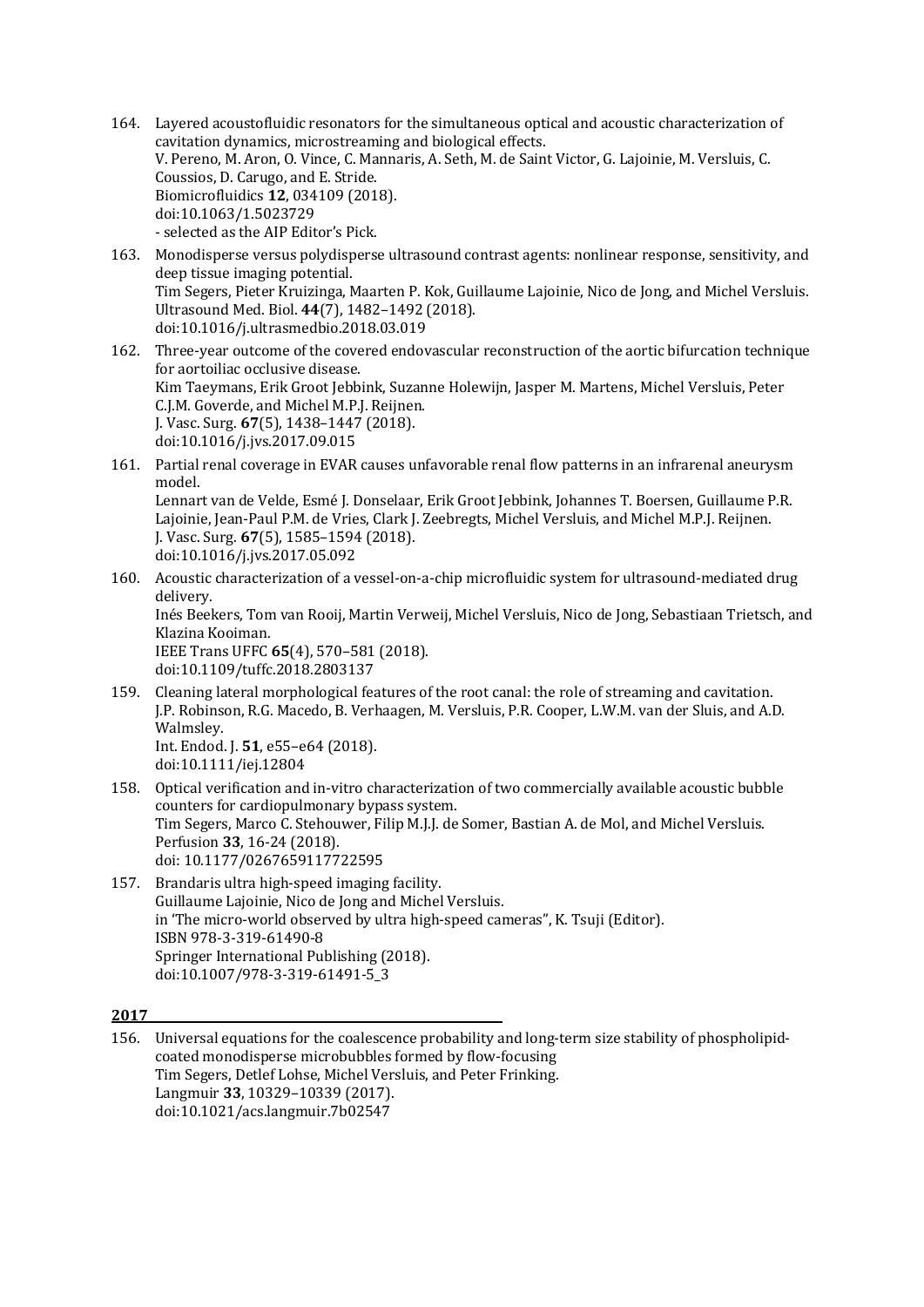- 155. Apparatus to control and visualize the impact of a high-energy laser pulse on a liquid target. Alexander L. Klein, Detlef Lohse, Michel Versluis, and Hanneke Gelderblom. Rev. Sci. Instrum. **88**, 095102 (2017). doi:10.1063/1.4989634
- 154. Oblique drop impact onto a deep liquid pool. Marise V. Gielen, Pascal Sleutel, Jos Benschop, Michel Riepen, Victoria Voronina, Detlef Lohse, Jacco H. Snoeijer, Michel Versluis, and Hanneke Gelderblom. Phys. Rev. Fluids **2**, 083602 (2017). doi:10.1103/PhysRevFluids.2.083602
- 153. On the dynamics of StemBells: microbubble-conjugated stem cells for ultrasound controlled delivery. Tom Kokhuis, Benno A. Naaijkens, Lynda J.M. Juffermans, Otto Kamp, Antonius F.W. van der Steen, Michel Versluis, and Nico de Jong. Appl. Phys. Lett. **111**, 023701 (2017). doi:10.1063/1.4993172
- 152. Influence of iliac stenotic lesions on endovascular flow patterns near the CERAB configuration. Erik Groot Jebbink, Stefan Engelhard, Guillaume Lajoinie, Michel Versluis, and Michel Reijnen. J. Endovasc. Ther. **24**, 800-808 (2017). doi:10.1177/1526602817732952
- 151. Focal areas of increased lipid concentration on the coating of microbubbles during short tone-burst ultrasound insonification. Klazina Kooiman, Tom van Rooij, Bin Qin, Frits Mastik, Hendrik J. Vos, Michel Versluis, Alexander L. Klibanov, Nico de Jong, Flordeliza S. Villanueva, and Xucai Chen. PLoS ONE **12**(7): e0180747 (2017). doi:10.1371/journal.pone.0180747
- 150. Evaporating pure, binary & ternary droplets: thermal effects & axial symmetry breaking. Christian Diddens, Huanshu Tan, Pengyu Lv, Michel Versluis, J.G.M. Kuerten, Xuehua Zhang, and Detlef Lohse. J. Fluid. Mech. **823**, 470–497 (2017). doi:10.1017/jfm.2017.312
- 149. Laser-driven resonance of dye-doped oil-coated microbubbles: experimental study. Guillaume Lajoinie, Jeong-Yu Lee, Joshua Owen, Pieter Kruizinga, Nico de Jong, Gijs van Soest, Eleanor Stride, and Michel Versluis. J. Acoust. Soc. Am. **141**, 4832–4846 (2017). doi:10.1121/1.4985560
- 148. Laser-activated polymeric microcapsules for ultrasound imaging and therapy: in vitro feasibility. G. Lajoinie, T. van Rooij, I. Skachkov, E. Blazejewski, G. Veldhuis, N. de Jong, K. Kooiman, and M. Versluis. Biophys. J. **112**, 1894–1907 (2017). doi:10.1016/j.bpj.2017.03.033
- 147. The influence of infrarenal neck diameter and positioning of the Nellix EVAS endosystem on suprarenal and renal flow: an in-vitro study. J.T. Boersen, E. Groot Jebbink, L. van de Velde, G. Lajoinie, M. Versluis, C.H. Slump, D.N. Ku, J.P.P.M. de Vries, and M.M.P.J. Reijnen. J. Endovasc. Ther. **24**, 677–687 (2017). doi:10.1177/1526602817719465
- 146. Laser-driven resonance of dve-doped oil-coated microbubbles: a theoretical and numerical study. Guillaume Lajoinie, Erik Linnartz, Pieter Kruizinga, Nico de Jong, Eleanor Stride, Gijs van Soest, and Michel Versluis. J. Acoust. Soc. Am. **141**, 2727–2745 (2017). doi:10.1121/1.4979257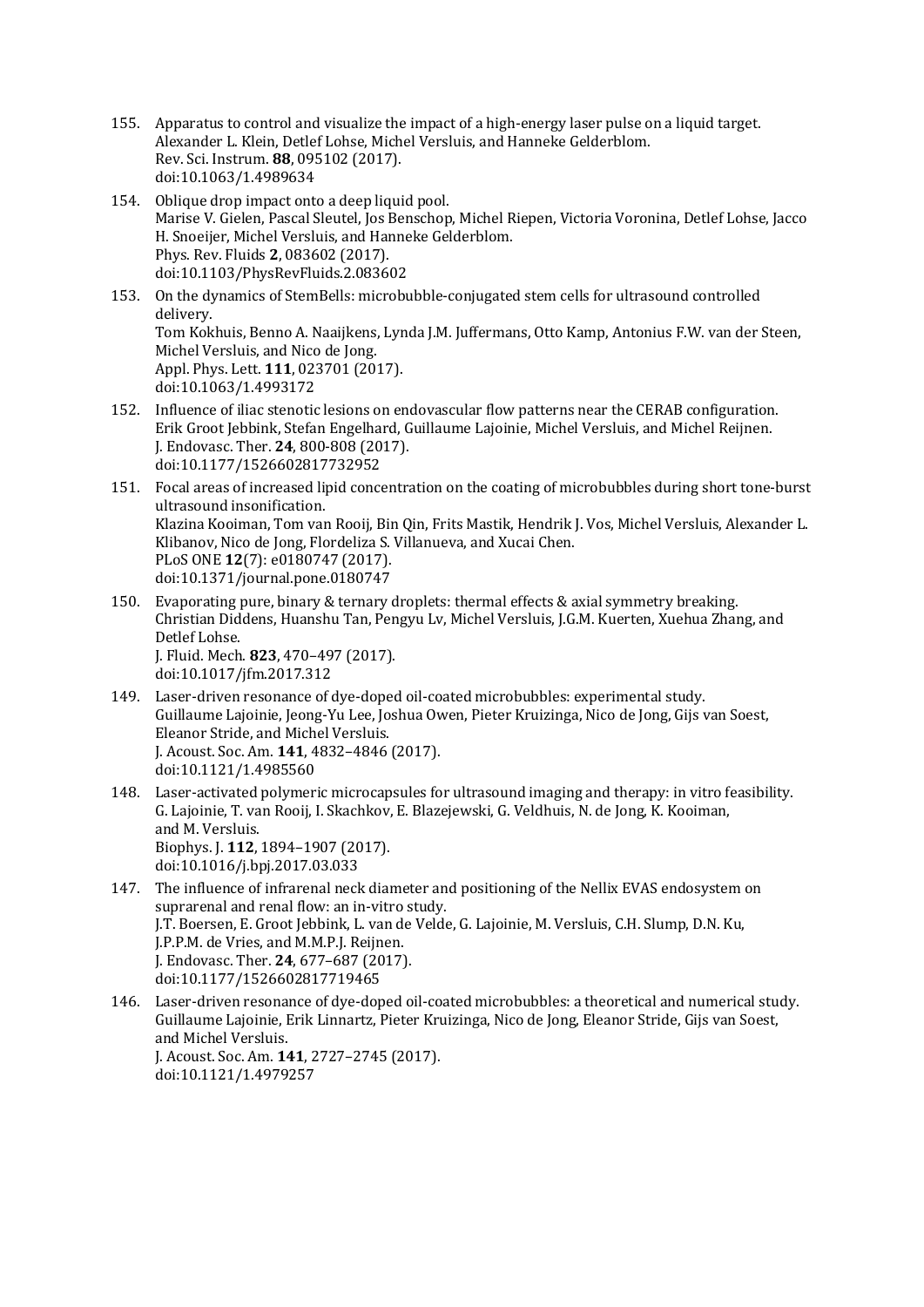145. Self-wrapping of an ouzo drop induced by evaporation on a superamphiphobic surface. Huanshu Tan, Christian Diddens, Michel Versluis, Hans-Jürgen Butt, Detlef Lohse, and Xuehua Zhang.

Soft Matter **13**, 2749-2759 (2017). doi:10.1039/c6sm02860h see also: Inside Front Cover Soft Matter **13**, 2720 (2017) doi:10.1039/c7sm90064c

- 144. Temperature evolution of pre-heated irrigant injected into a root canal ex-vivo. Ricardo Macedo, Bram Verhaagen, Michel Versluis, and Luc van der Sluis. Clin. Oral Invest. **21**, 2841–2850 (2017). doi:10.1007/s00784-017-2086-2
- 143. Flow and wall shear stress characterization following endovascular aneurysm repair and endovascular aneurysm sealing in an infrarenal aneurysm model. Johannes T. Boersen, Erik Groot Jebbink, Michel Versluis, Cornelis H. Slump, David N. Ku, Jean-Paul P.M. de Vries, and Michel M.P.J. Reijnen. J. Vasc. Surg. 66, 1844-1853 (2017). doi:10.1016/j.jvs.2016.10.077
- 142. Ultrafast imaging method to measure surface tension and viscosity of inkjet printed droplets in flight. Hendrik J.J. Staat, Arjan van der Bos, Marc van den Berg, Hans Reinten, Herman Wijshoff, Michel Versluis, and Detlef Lohse. Exp. Fluids **58**:2 (2017). doi:10.1007/s00348-016-2284-8
- 141. Hemodynamic comparison of stent configurations used for aortoiliac occlusive disease. Erik Groot Jebbink, Varghese Mathai, Jorrit Boersen, Chao Sun, Kees Slump, Peter C.J.M. Goverde, Michel Versluis, and Michel M.P.J. Reijnen. J. Vasc. Surg. **66**, 251–260 (2017). doi:10.1016/j.jvs.2016.07.128

- 140. Combined optical sizing and acoustical characterization of single freely-floating microbubbles. Ying Luan, Guillaume Renaud, Jason L. Raymond, Tim Segers, Guillaume Lajoinie, Robert Beurskens, Frits Mastik, Tom J.A. Kokhuis, Antonius F.W. van der Steen, Michel Versluis, and Nico de Jong. Appl. Phys. Lett. **109**, 234104 (2016).
- 139. Loss of gas from echogenic liposomes exposed to pulsed ultrasound. Jason L. Raymond, Ying Luan, Tao Peng, Shao-Ling Huang, David D. McPherson, Michel Versluis, Nico de Jong, and Christy K. Holland. Phys. Med. Biol. 61, 8321-8339 (2016). - selected by the Editors as a PMB Highlight of 2016.
- 138. Ballistic energy conversion: physical modeling and optical characterization. Yanbo Xie, Diederik Bos, Mark-Jan van der Meulen, Michel Versluis, Albert van den Berg, and Jan C.T. Eijkel. Nano Energy 30, 252-259 (2016).
- 137. Uniform scattering and attenuation of acoustically sorted ultrasound contrast agents: modeling and experiments. Tim Segers, Nico de Jong, and Michel Versluis. J. Acoust. Soc. Am. **140**, 2506–2517 (2016).
- 136. Ultra high-speed dynamics of micron-sized inertial cavitation from nanoparticles. James J. Kwan, Guillaume Lajoinie, Nico de Jong, Eleanor Stride, Michel Versluis, and Constantin C. Coussios. Phys. Rev. Applied **6**, 044004 (2016).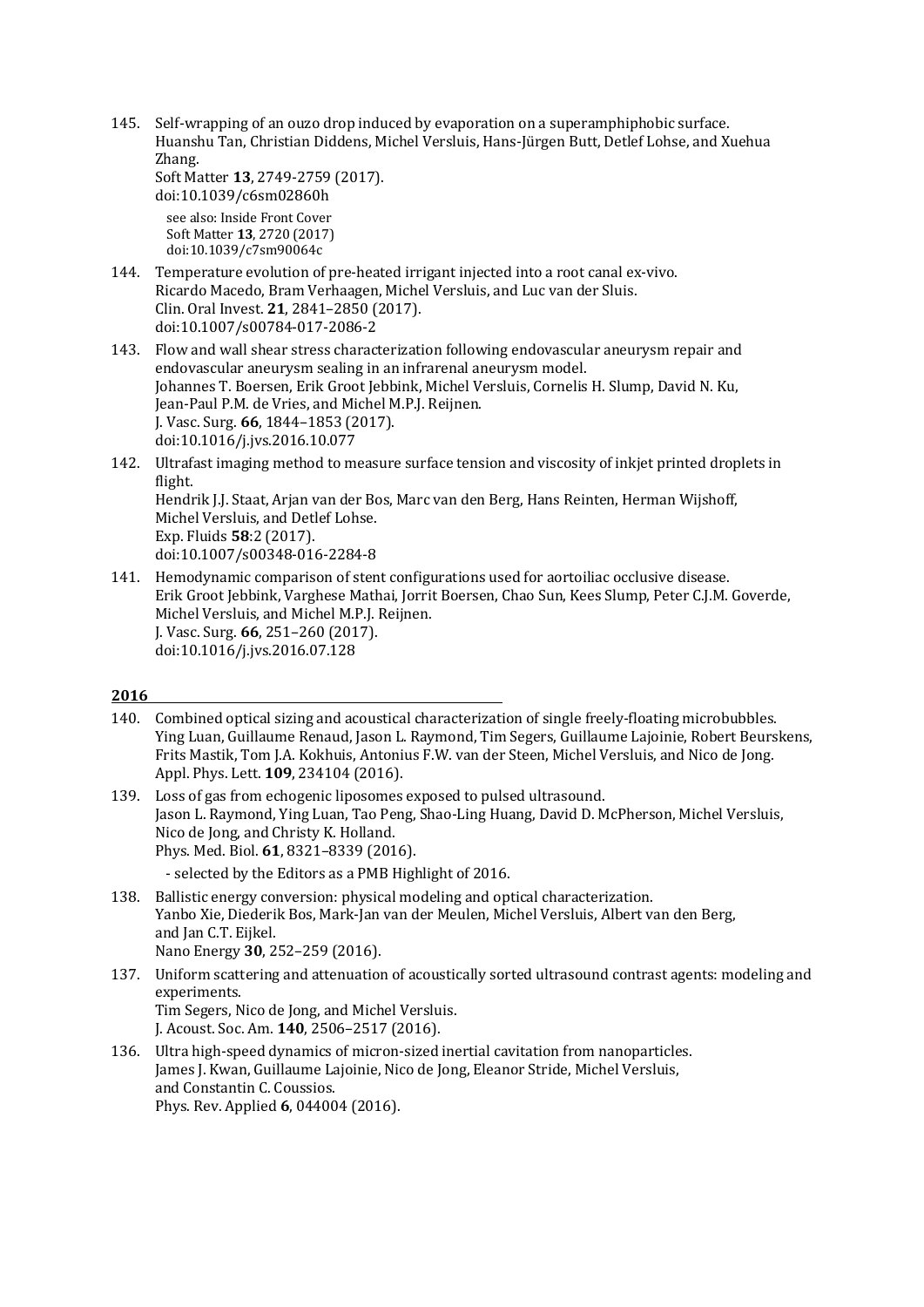- 135. Redox control of capillary filling speed in poly(ferrocenylsilane)-modified microfluidic channels for switchable delay valves. Lionel Dos Ramos, Guillaume Lajoinie, Bernard D. Kieviet, Sissi de Beer, Michel Versluis, Mark A. Hempenius, and G. Julius Vancso. Eur. Polym. J. **83**, 507–516 (2016).
- 134. Experimental techniques for retrieving flow information from within inkjet nozzles. Mark-Jan van der Meulen, Hans Reinten, Frits Dijksman, Detlef Lohse, and Michel Versluis. J. Imaging Sci. Technol. **60**, 40502 (2016).
- 133. On the stability of monodisperse phospholipid-coated microbubbles formed by flow-focusing at high production rates. Tim Segers, Leonie de Rond, Nico de Jong, Mark Borden, and Michel Versluis. Langmuir **32**, 3937−3944 (2016).
- 132. The role of Irrigation in Endodontics. L. van der Sluis, B. Verhaagen, R. Macedo and M. Versluis. in 'Lasers in Endodontics'. Giovanni Olivi, Roeland de Moor, and Enrico DiVito (Editors). ISBN 978-3-319-19326-7, Springer International Publishing (2016).
- 131. In vitro analysis of gas bubble formation and its effect on impedance during electroporation ablation. R. van Es, J. Vink, G. Lajoinie, M. Versluis, I. Byrd, K. Neven, P. Doevendans, and F. Wittkampf Europace **18**: i141 (2016).
- 130. Study of the geometry in a 3D flow-focusing device. Elena Castro-Hernández, Maarten P. Kok, Michel Versluis, and David Fernández-Rivas. Microfluid Nanofluid 20:40 (2016).
- 129. *In vitro* methods to study bubble-cell interactions: fundamentals, and therapeutic applications (review). Guillaume Lajoinie, Ine De Cock, Constantin C. Coussios, Ine Lentacker, Séverine Le Gac, Eleanor Stride, and Michel Versluis. Biomicrofluidics **10**, 011501 (2016).
- 128. Sonoprinting and the importance of microbubble loading for the ultrasound mediated delivery of nanoparticles. Ine De Cock, Guillaume Lajoinie, Michel Versluis, Stefaan C. De Smedt, and Ine Lentacker. Biomaterials **83**, 294–307 (2016).
- 127. Droplets, Bubbles and Ultrasound Interactions. Oleksandr Shpak, Martin Verweij, Nico de Jong, and Michel Versluis. in 'Therapeutic Ultrasound', Advances in Experimental Medicine and Biology 880, J.-M. Escoffre, A. Bouakaz (Editors). ISBN 978-3-319-22535-7, Springer International Publishing (2016).

|      | 126. Root canal irrigation.                                                                  |
|------|----------------------------------------------------------------------------------------------|
|      | Luc van der Sluis, Christos Boutsioukis, Lei-Meng Jiang, Ricardo Macedo, Bram Verhaagen, and |
|      | Michel Versluis.                                                                             |
|      | in 'The Root Canal Biofilm', Springer Series on Biofilms 9.                                  |
|      | Luis E. Chávez de Paz, Christine M. Sedgley and Anil Kishen (Editors).                       |
|      | ISBN 978-3-662-47414-3, Springer-Verlag Berlin Heidelberg (2015).                            |
| 125. | Bubble sorting in pinched microchannels for ultrasound contrast agent enrichment.            |
|      | Maarten P. Kok, Tim Segers, and Michel Versluis.                                             |
|      | Lab Chip 15, 3716-3722 (2015).                                                               |
|      |                                                                                              |

## 124. Impulse response method for characterization of echogenic liposomes. Jason L. Raymond, Ying Luan, Tom van Rooij, Klazina Kooiman, Shao-Ling Huang, David D. McPherson, Michel Versluis, Nico de Jong, and Christy K. Holland. J. Acoust. Soc. Am. **137**, 1693–1703 (2015).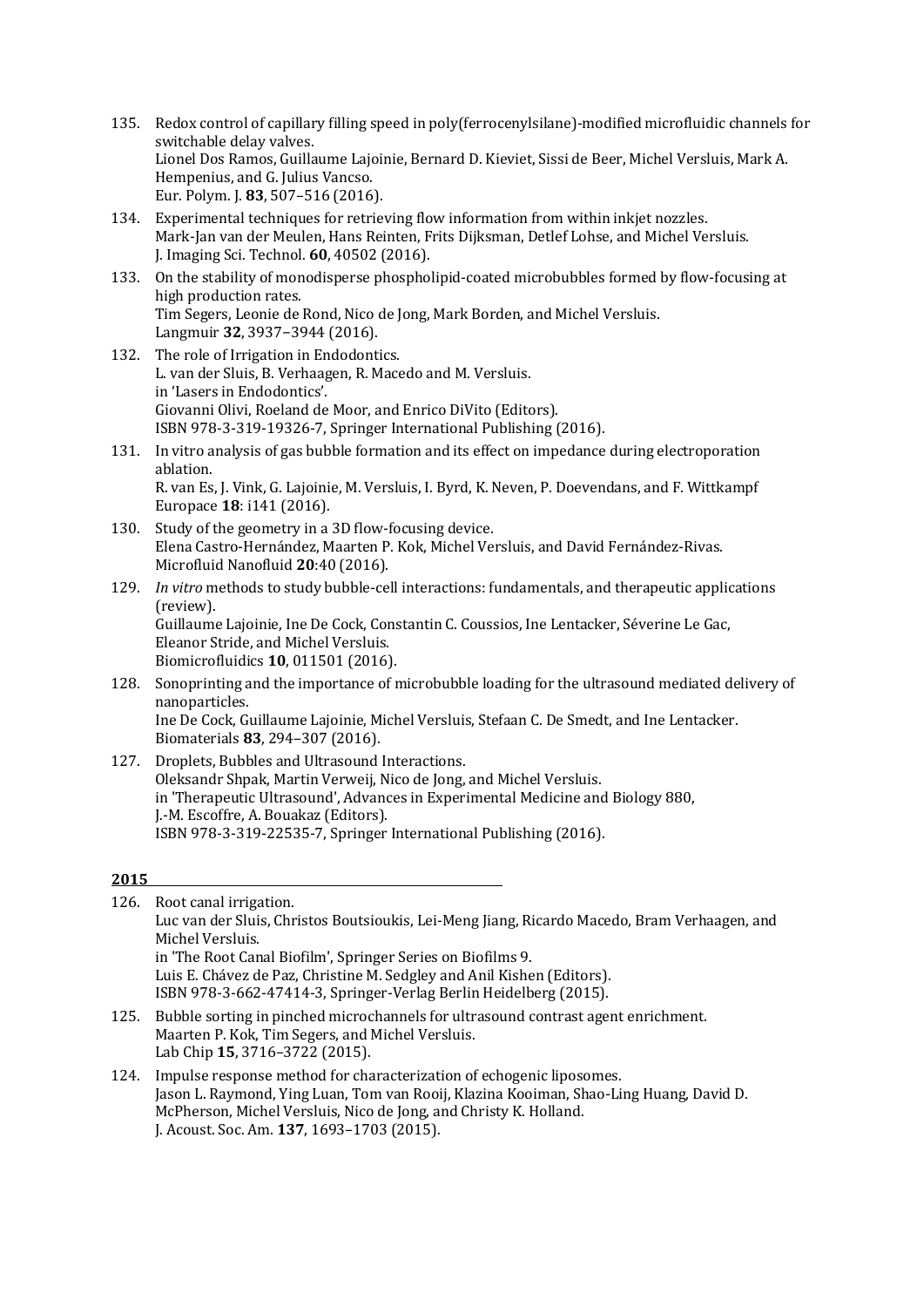- 123. Nonlinear response and viscoelastic properties of lipid-coated microbubbles: DSPC vs. DPPC. Tom van Rooij, Ying Luan, Guillaume Renaud, Antonius F.W. van der Steen, Michel Versluis, Nico de Jong, and Klazina Kooiman. Ultrasound Med. Biol. **41**, 1432–1445 (2015).
- 122. Microbubbles for Medical Applications. Tim Segers, Nico de Jong, Detlef Lohse, and Michel Versluis. in 'Microfluidics for Medicine'. Albert van den Berg and Loes Segerink (Eds.), RSC Nanoscience and Nanotechnology Series. ISBN: 978-1-84973-637-4, The Royal Society of Chemistry (2015).
- 121. Enhancing acoustic cavitation using artificial crevice bubbles. Aaldert Zijlstra, David Fernandez Rivas, Han J.G.E. Gardeniers, Michel Versluis, and Detlef Lohse. Ultrasonics **56**, 512–523 (2015).
- 120. Intravital microscopy of localized stem cell delivery using microbubbles and acoustic radiation force. T.J.A. Kokhuis, I. Skachkov, B.A. Naaijkens, L.J.M. Juffermans, O. Kamp, K. Kooiman, A.F.W. van der

Steen, M. Versluis, and N. de Jong. Biotechnol. Bioeng. **112**, 220–227 (2015).

- 119. A novel methodology providing new insights into the ultrasonic removal of a biofilm-mimicking hydrogel from lateral morphological features of the root canal during irrigation procedures. R.G. Macedo, J.P. Robinson, B. Verhaagen, A.D. Walmsley, M. Versluis, P.R. Cooper, and L.W.M. van der Sluis. Int. Endod. I. 47, 1040-1051 (2014).
- 118. Disinfection of the root canal by sonic, ultrasonic and laser-activated irrigation. Luc van der Sluis, Bram Verhaagen, Ricardo Macedo, and Michel Versluis. in 'Disinfection of Root Canal Systems: The Treatment of Apical Periodontitis'. Nestor Cohenca (Editor). ISBN: 978-1-118-36768-1, Wiley-Blackwell (1st Edition, September 2014).
- 117. Irrigant transport into dental lateral microchannels. B. Verhaagen, C. Boutsioukis, C.P. Sleutel, E. Kastrinakis, L.W.M. van der Sluis, and M. Versluis Microfluid Nanofluid **16**, 1165–1177 (2014).
- 116. Influence of the dentinal wall on the pH of NaOCl during root canal irrigation. Ricardo G. Macedo, Noemi Pascual Herrero, Paul R. Wesselink, Michel Versluis, and Luc van der Sluis. J. Endodont. **40**, 1005–1008 (2014).
- 115. Lipid shedding from single oscillating microbubbles. Ying Luan, Guillaume Lajoinie, Erik Gelderblom, Ilya Skachkov, Antonius van der Steen, Hendrik Vos, Michel Versluis, and Nico de Jong. Ultrasound Med. Biol. **40**, 1834–1846 (2014).
- 114. Acoustic behavior of microbubbles and implications for drug delivery (review). Klazina Kooiman, Hendrik J. Vos, Michel Versluis, and Nico de Jong. Adv. Drug Deliv. Rev. **72**, 28–48 (2014).
- 113. On the acoustic properties of vaporized submicron perfluorocarbon droplets. Nikita Reznik, Guillaume Lajoinie, Oleksandr Shpak, Erik C. Gelderblom, Ross Williams, Nico de Jong, Michel Versluis, and Peter N. Burns. Ultrasound Med. Biol. **40**, 1379–1384 (2014).
- 112. Ultrafast vaporization dynamics of laser-activated polymeric microcapsules. Guillaume Lajoinie, Erik Gelderblom, Ceciel Chlon, Marcel Böhmer, Wiendelt Steenbergen, Nico de Jong, Srirang Manohar, and Michel Versluis. Nature Commun. **5**, 3671 (2014).
- 111. Acoustic bubble sorting for ultrasound contrast agent enrichment. Tim Segers and Michel Versluis. Lab Chip **14**, 1705-1714 (2014).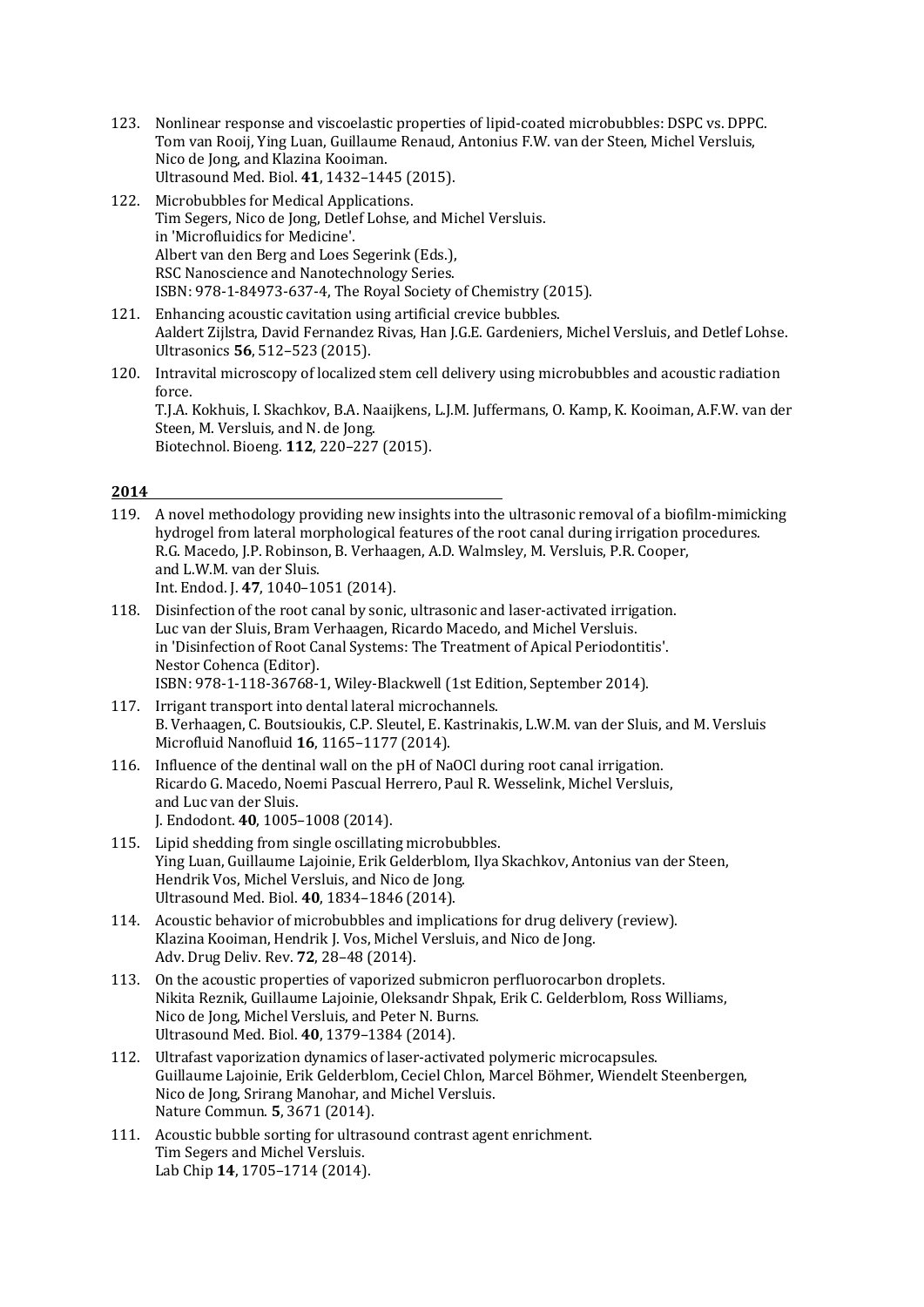- 110. Acoustic streaming induced by an ultrasonically oscillating endodontic file. B. Verhaagen, C. Boutsioukis, L.W.M. van der Sluis, and M. Versluis. J. Acoust. Soc. Am. **135**, 1717–1730 (2014).
- 109. High-efficiency ballistic electrostatic generator using microdroplets. Yanbo Xie, Diederik Bos, Lennart I. de Vreede, Hans L. de Boer, Mark-Jan van der Meulen, Michel Versluis, Ad J. Sprenkels, Albert van den Berg, and Jan C.T. Eijkel. Nature Commun. **5**, 3575 (2014).
- 108. Cavitation measurement during sonic and ultrasonic activated irrigation. Ricardo G. Macedo, Bram Verhaagen, David Fernandez Rivas, Michel Versluis, Paul R. Wesselink, and Lucas van der Sluis J. Endodont. **40**, 580–583 (2014).
- 107. Velocity profile inside a piezo-acoustic inkiet droplets in flight: Comparison between experiment and numerical simulation Arjan van der Bos, Mark-Jan van der Meulen, Theo Driessen, Marc van den Berg, Hans Reinten, Herman Wijshoff, Michel Versluis, and Detlef Lohse Phys. Rev. Appl. **1**, 014004 (2014). see also: Nature Research Highlights:

Fast imaging captures falling droplets Nature **507**, 142 (2014)

- 106. Acoustic droplet vaporization is initiated by superharmonic focusing. Oleksandr Shpak, Martin Verweij, Rik Vos, Nico de Jong, Detlef Lohse, and Michel Versluis. Proc. Natl. Acad. Sci. USA 111, 1697-1702 (2014).
- 105. Formation and removal of apical vapor lock during syringe irrigation: a combined experimental and Computational Fluid Dynamics approach. C. Boutsioukis, E. Kastrinakis, T. Lambrianidis, B. Verhaagen, M. Versluis, and L.W.M. van der Sluis Int. Endod. J. 47, 191-201 (2014).
- 104. Influence of refreshment/activation cycles and temperature rise on the reaction rate of sodium hypochlorite with bovine dentine during ultrasonic activated irrigation. Ricardo Macedo, Bram Verhaagen, Michel Versluis, Paul Wesselink, and Luc van der Sluis Int. Endod. J. 47, 147-154 (2014).
- 103. Sonochemical and high-speed optical characterization of cavitation generated by an ultrasonically oscillating dental file in root canal models. R.G. Macedo, B. Verhaagen, D. Fernandez Rivas, J.G.E. Gardeniers, L.W.M. van der Sluis, P.R. Wesselink, and M. Versluis. Ultrason. Sonochem. **21**, 324–335 (2014).

- 102. Measurement and visualization of file-to-wall contact during ultrasonically activated irrigation in simulated canals. Christos Boutsioukis, Bram Verhaagen, Damien Walmsley, Michel Versluis, and Luc van der Sluis. Int. Endod. J. 46, 1046-1055 (2013).
- 101. Radiographic Healing after a Root Canal Treatment Performed in Single-Rooted Teeth with and without Ultrasonic Activation of the Irrigant: A Randomized Controlled Trial. Yu-Hong Liang, Lei-Meng Jiang, Lan Jiang, Xiao-Bo Chen, Ying- Yi Liu, Fu-Cong Tian, Xu-Dong Bao, Xue-Jun Gao, Michel Versluis, Min-Kai Wu, and Luc van der Sluis. J. Endodont. **39**, 1218-1225 (2013).
- 100. Ultrafast dynamics of the acoustic vaporization of phase-change microdroplets O. Shpak, T. Kokhuis, Y. Luan, D. Lohse, N. de Jong, J.B. Fowlkes, M.L. Fabiilli, and M. Versluis. J. Acoust. Soc. Am. **134**, 1610–1621 (2013).
- 99. Ultra-fast bright field and fluorescence imaging of the dynamics of micron-sized objects. Xucai Chen, Jianjun Wang, Michel Versluis, Nico de Jong, and Flordeliza S. Villanueva. Rev. Sci. Instrum. **84**, 063701 (2013).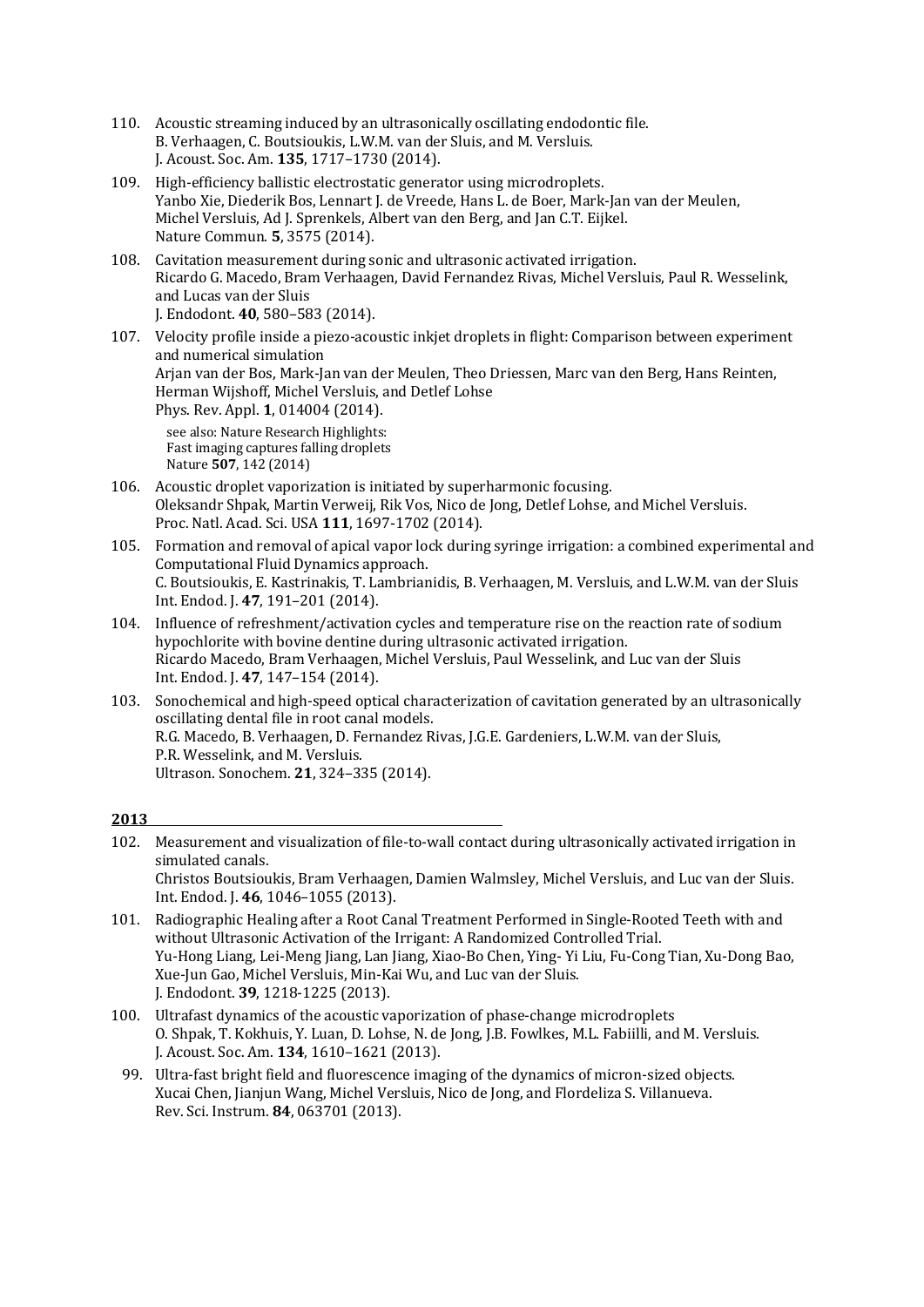- 98. The efficiency and stability of bubble formation by acoustic vaporization of submicron perfluorocarbon droplets. Nikita Reznik, Oleksandr Shpak, Erik Gelderblom, Ross Williams, Nico de Jong, Michel Versluis, and Peter N. Burns. Ultrasonics **53**, 1368–1376 (2013).
- 97. The role of gas in ultrasonically driven vapor bubble growth. Oleksandr Shpak, Laura Stricker, Michel Versluis, and Detlef Lohse. Phys. Med. Biol. **58**, 2523–2535 (2013).
- 96. High-speed imaging in fluids (review). Michel Versluis. Exp. Fluids **54**, 1458:1–35 (2013).
- 95. Secondary Bierknes forces deform targeted microbubbles. Tom J.A. Kokhuis, Valeria Garbin, Klazina Kooiman, Benno A. Naaijkens, Lynda J.M. Juffermans, Otto Kamp, Antonius F.W. van der Steen, Michel Versluis, and Nico de Jong. Ultrasound Med. Biol. **39**, 490–506 (2013).
- 94. 20 years of ultrasound contrast agent modeling. Telli Faez, Marcia Emmer, Klazina Kooiman, Michel Versluis, Antonius F.W. van der Steen, and Nico de Jong. IEEE Trans. Ultrason. Ferroelectr. Freq. Control 60, 6-20 (2013).

- 93. Nonlinear oscillation characteristics of deflating bubbles a pilot study. Jacopo Viti, Riccardo Mori, Francesco Guidi, Michel Versluis, Nico de Jong, and Piero Tortoli. IEEE Trans. Ultrason. Ferroelectr. Freq. Control 59, 2818–2824 (2012).
- 92. Acoustical properties of individual liposome-loaded microbubbles. Ying Luan, Telli Faez, Erik Gelderblom, Ilya Skachkov, Bart Geers, Ine Lentacker, Ton van der Steen, Michel Versluis, and Nico de Jong. Ultrasound Med. Biol. **38**, 2174–2185 (2012).
- 91. Oscillation characteristics of endodontic files: numerical model and its validation. B. Verhaagen, S.C. Lea, G.J. de Bruin, L.W.M. van der Sluis, A.D. Walmsley, and M. Versluis. IEEE Trans. Ultrason. Ferroelectr. Freq. Control 59, 2448-2459 (2012).
- 90. Role of the confinement of a root canal on jet impingement during endodontic irrigation. B. Verhaagen, C. Boutsioukis, G.L. Heijnen, L.W.M. van der Sluis, and M. Versluis. Exp. Fluids **53**, 1841–1853 (2012).

### 89. Brandaris 128 ultra-high-speed imaging facility: 10 years of operation, updates and enhanced features. Erik Gelderblom, Hendrik J. Vos, Frits Mastik, Telli Faez, Tom Kokhuis, Antonius F. W. van der Steen, Nico de Jong, Detlef Lohse, and Michel Versluis. Rev. Sci. Instrum. **83**, 103706 (2012).

- 88. In vivo characterization of ultrasound contrast agents: microbubble spectroscopy in a chicken embryo. Telli Faez, Ilya Skachkov, Michel Versluis, Klazina Kooiman, and Nico de Jong. Ultrasound Med. Biol. **38**, 1608–1617 (2012).
- 87. Localized removal of layers of metal, polymer or biomaterial by cavitating microbubbles. D. Fernandez-Rivas, B. Verhaagen, J.R.T. Seddon, A.G. Zijlstra, L.M. Jiang, L.W.M. van der Sluis, M. Versluis, D. Lohse, and H.J.G.E. Gardeniers. Biomicrofluidics **6**, 034114 (2012).
- 86. Irrigant Flow beyond the Insertion Depth of an Ultrasonically Oscillating File in Straight and Curved Root Canals: Visualization and Cleaning Efficacy Maher Malki, Bram Verhaagen, Lei-Meng Jiang, Walid Nehme, Alfred Naaman, Michel Versluis, Paul R. Wesselink, and Lucas van der Sluis. J. Endodont. **38**, 657-661 (2012).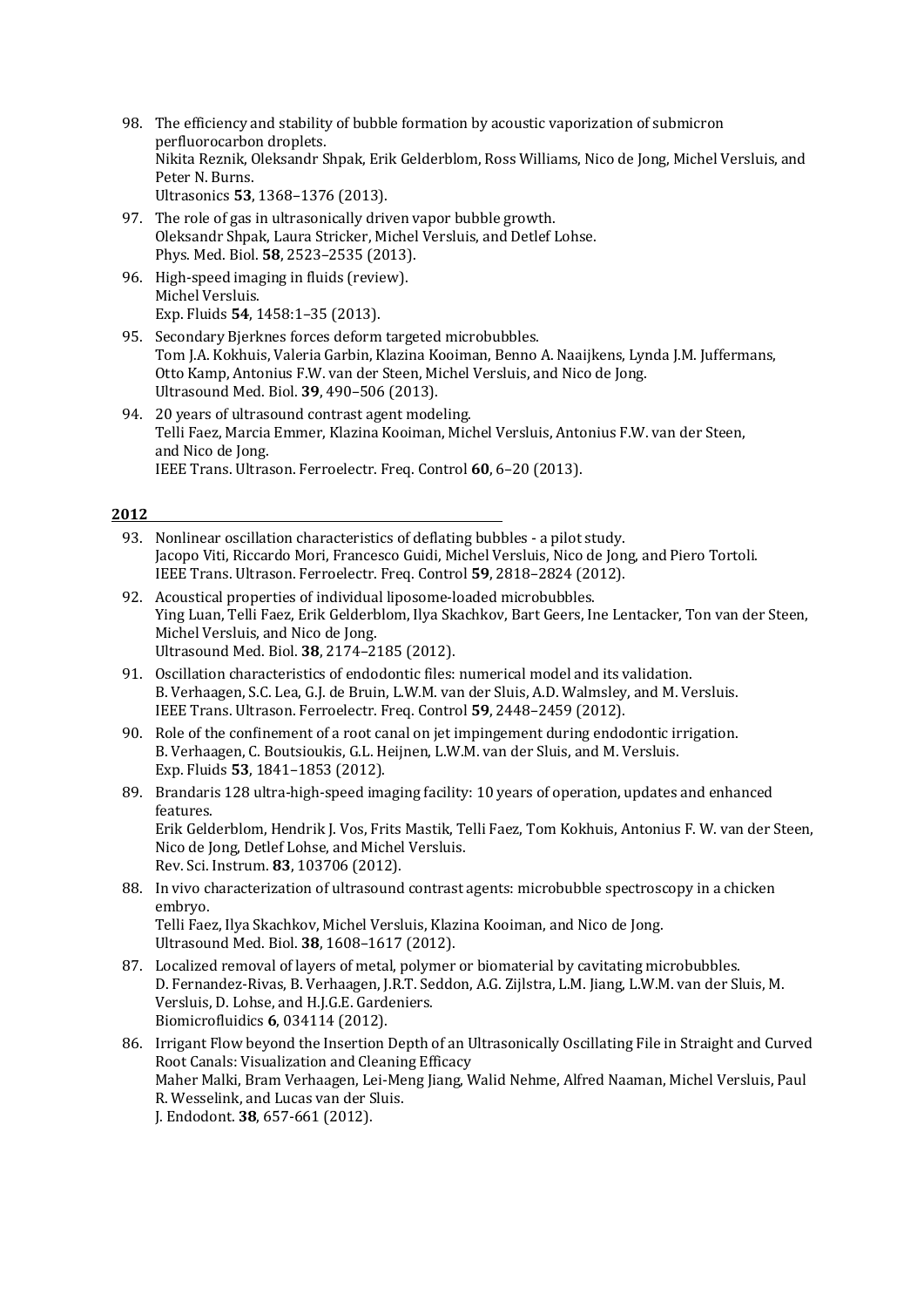Jeroen Sijl, Hendrik J. Vos, Timo Rozendal, Nico de Jong, Detlef Lohse, and Michel Versluis. J. Acoust. Soc. Am. **130**, 3271-3281 (2011). 84. iLIF: illumination by laser-induced fluorescence for single flash imaging on a nanoseconds timescale. Arjan van der Bos, Aaldert Zijlstra, Erik Gelderblom, and Michel Versluis. Exp. Fluids **51**, 1283-1289 (2011). 83. Microbubble formation and pinch-off scaling exponent in flow-focusing devices. Wim van Hoeve, Benjamin Dollet, Michel Versluis, and Detlef Lohse. Phys. Fluids **23**, 092001 (2011). 82. Probing the strength of adhesion of targeted ultrasound contrast agent microbubbles by acoustic forces. Valeria Garbin, Marlies Overvelde, Benjamin Dollet, Nico de Jong, Detlef Lohse, and Michel Versluis. Phys. Med. Biol. 56, 6161-6177 (2011). 81. Dynamics of coated microbubbles adherent to a wall. Marlies Overvelde, Valeria Garbin, Benjamin Dollet, Nico de Jong, Detlef Lohse, and Michel Versluis. Ultrasound Med. Biol. **37**, 1500 (2011). 80. Infrared imaging and acoustic sizing of a bubble inside a MEMS piezo ink channel. Arjan van der Bos, Tim Segers, Roger Jeurissen, Marc van den Berg, Hans Reinten, Herman Wijshoff, Michel Versluis, and Detlef Lohse. J. Appl. Phys. **110**, 034503 (2011). 79. Bubble size prediction in coflowing streams. W. van Hoeve, B. Dollet, J.M. Gordillo, M. Versluis, and D. Lohse. Europhys. Lett. **94**, 64001 (2011). 78. Biodegradable polymeric microcapsules for sequential ultrasound-triggered drug release. Dennis Lensen, Erik C. Gelderblom, Dennis M. Vriezema, Philippe Marmottant, Nico Verdonschot, Michel Versluis, Nico de Jong, and Jan C.M. van Hest. Soft Matter **7**, 5417 (2011). 77. Characterizing the subharmonic response of phospholipid-coated microbubbles for carotid imaging. Telli Faez, Marcia Emmer, Margreet Doctor, Jeroen Sijl, Michel Versluis, and Nico de Jong. Ultrasound Med. Biol. **37**, 958 (2011). 76. Nonspherical shape oscillations of coated microbubbles in contact with a wall. H.J. Vos, B. Dollet, M. Versluis, and N. de Jong. Ultrasound Med. Biol. **37**, 935 (2011). 75. The Influence of the Ultrasonic Intensity on the Cleaning Efficacy of Passive Ultrasonic Irrigation. Lei-Meng Jiang, Bram Verhaagen, Michel Versluis, Jelmer Langedijk, Paul Wesselink, and Lucas W.M van der Sluis. J. Endodont. **37**, 688 (2011). 74. 'Compression-only' behavior: A second order nonlinear response of ultrasound contrast agent microbubbles. Jeroen Sijl, Marlies Overvelde, Benjamin Dollet, Valeria Garbin, Nico de Jong, Detlef Lohse, and Michel Versluis. J. Acoust. Soc. Am. **129**, 1729 (2011). **2010** 73. Breakup of diminutive Rayleigh jets. Wim van Hoeve, Stephan Gekle, Jacco H. Snoeijer, Michel Versluis, Michael P. Brenner, and Detlef Lohse. Phys. Fluids **22**, 122003 (2010). 72. Subharmonic behavior of phospholipid-coated ultrasound contrast agent microbubbles. Jeroen Sijl, Benjamin Dollet, Marlies Overvelde, Valeria Garbin, Timo Rozendal, Nico de Jong, Detlef Lohse, and Michel Versluis. J. Acoust. Soc. Am. **128**, 3239 (2010).

85. Combined optical and acoustical detection of single microbubble dynamics.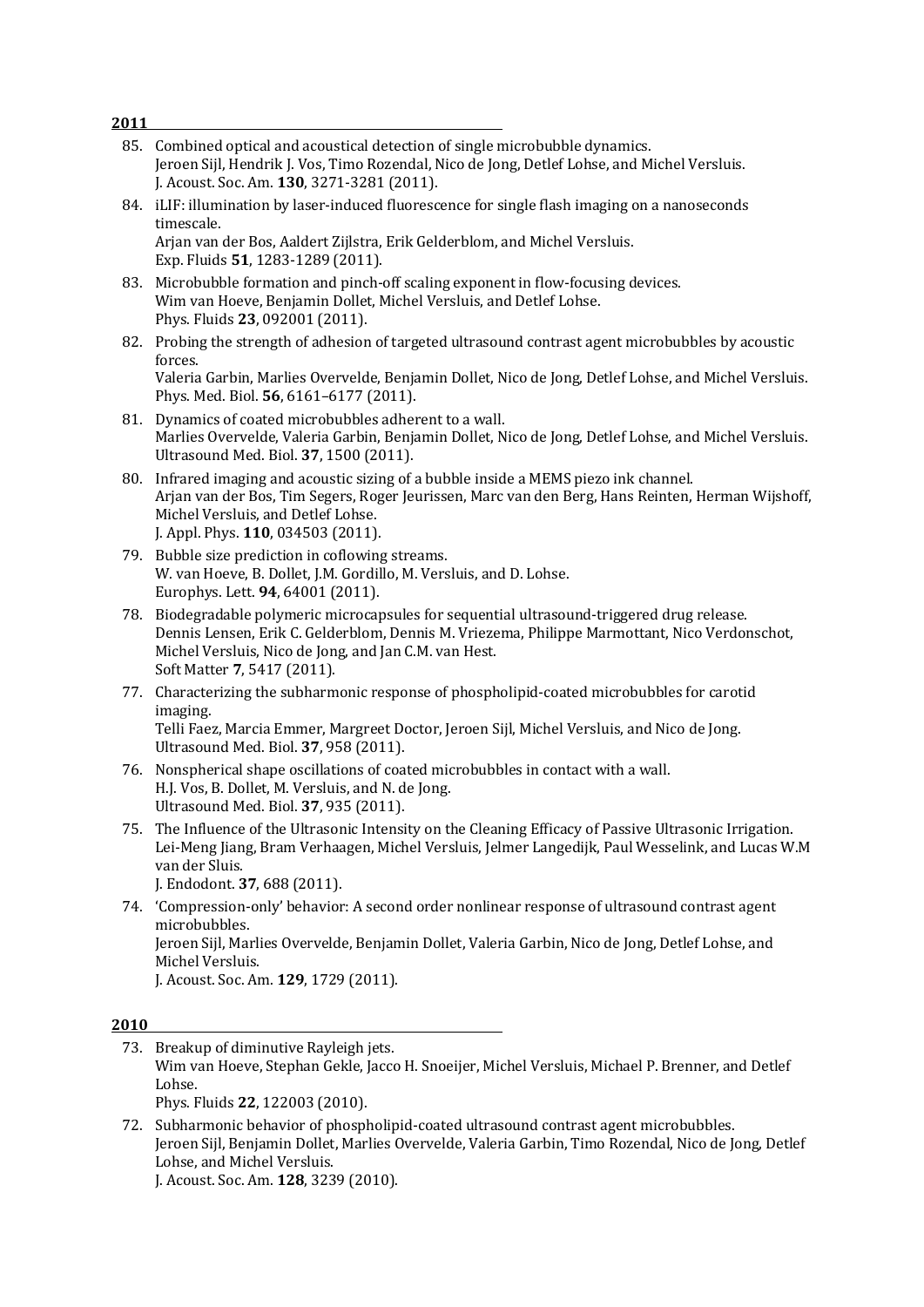- 71. Nonlinear shell behaviour of phospholipid-coated microbubbles. Marlies Overvelde, Valeria Garbin, Jeroen Sijl, Benjamin Dollet, Nico de Jong, Detlef Lohse, and Michel Versluis. Ultrasound Med. Biol. **36**, 2080 (2010).
- 70. An evaluation of the effect of pulsed ultrasound on the cleaning efficacy of passive ultrasonic irrigation. Lei-Meng Jiang, Bram Verhaagen, Michel Versluis, Chiara Zangrillo, Doris Cuckovic, and Lucas W.M van der Sluis.

J. Endodont. **36**, 1887 (2010).

- 69. Collapse of non-axisymmetric cavities. Oscar R. Enríquez, Ivo R. Peters, Stephan Gekle, Laura E. Schmidt, Michel Versluis, Devaraj van der Meer, and Detlef Lohse. Phys. Fluids **22**, 091104 (2010).
- 68. The effect of needle-insertion depth on the irrigant flow in the root canal: evaluation by an unsteady Computational Fluid Dynamics model. C. Boutsioukis, T. Lambrianidis, B. Verhaagen, M. Versluis, E. Kastrinakis, P.R. Wesselink, L.W.M. van der Sluis. J. Endodont. **36**, 1664 (2010).

- 67. Acoustic sizing of an ultrasound contrast agent. David Maresca, Marcia Emmer, Paul L.M.J. van Neer, Hendrik J. Vos, Michel Versluis, Marie Muller, Nico de Jong, and Antonius F.W. van der Steen. Ultrasound Med. Biol. **36**, 1713 (2010).
- 66. The effect of root canal taper on the irrigant flow: evaluation using an unsteady Computational Fluid Dynamics model. C. Boutsioukis, C. Gogos, B. Verhaagen, M. Versluis, E. Kastrinakis, L.W.M. van der Sluis. Int. Endod. J. 43, 909 (2010).
- 65. The effect of apical preparation size on irrigant flow in root canals evaluated using an unsteady Computational Fluid Dynamics model. C. Boutsioukis, C. Gogos, B. Verhaagen, M. Versluis, E. Kastrinakis, and L.W.M. van der Sluis. Int. Endod. J. 43, 874 (2010).
- $64.$  Microbubble shape oscillations excited through ultrasonic parametric driving. Michel Versluis, David E. Goertz, Peggy Palanchon, Ivo Heitman, Sander M. van der Meer, Benjamin Dollet, Nico de Jong, and Detlef Lohse. Phys. Rev. E **82**, 026321 (2010).
- 63. The influence of the oscillation direction of an ultrasonic file on the cleaning efficacy of passive ultrasonic irrigation. Lei-Meng Jiang, Bram Verhaagen, Michel Versluis, and Lucas W.M van der Sluis. J. Endodont. **36**, 1372 (2010).
- 62. Evaluation of irrigant flow in the root canal using different needle types by an unsteady Computational Fluid Dynamics model. C. Boutsioukis, B. Verhaagen, M. Versluis, E. Kastrinakis, and L.W.M. van der Sluis. J. Endodont. **36**, 875 (2010).
- 61. Irrigant flow in the root canal: experimental validation of an unsteady Computational Fluid Dynamics model using high-speed imaging. C. Boutsioukis, B. Verhaagen, M. Versluis, E. Kastrinakis, and L.W.M. van der Sluis. Int. Endod. J. 43, 393 (2010).
- 60. Ultrasound contrast agent microbubble dynamics. Marlies Overvelde, Hendrik J. Vos, Nico de Jong, and Michel Versluis. Ultrasound contrast agents: targeting and processing methods for theranostics. Gaio Paradossi, Paolo Pellegretti, and Andrea Trucco (Eds.) Springer Books in Biomedical Engineering 2010, XX, 200 p., Softcover ISBN: 978-88-470-1493-0 (2010).
- 59. An evaluation of a sonic device designed to activate irrigant in the root canal. Lei-Meng Jiang, Bram Verhaagen, Michel Versluis, and Luc van der Sluis. J. Endodont. **36**, 143 (2010).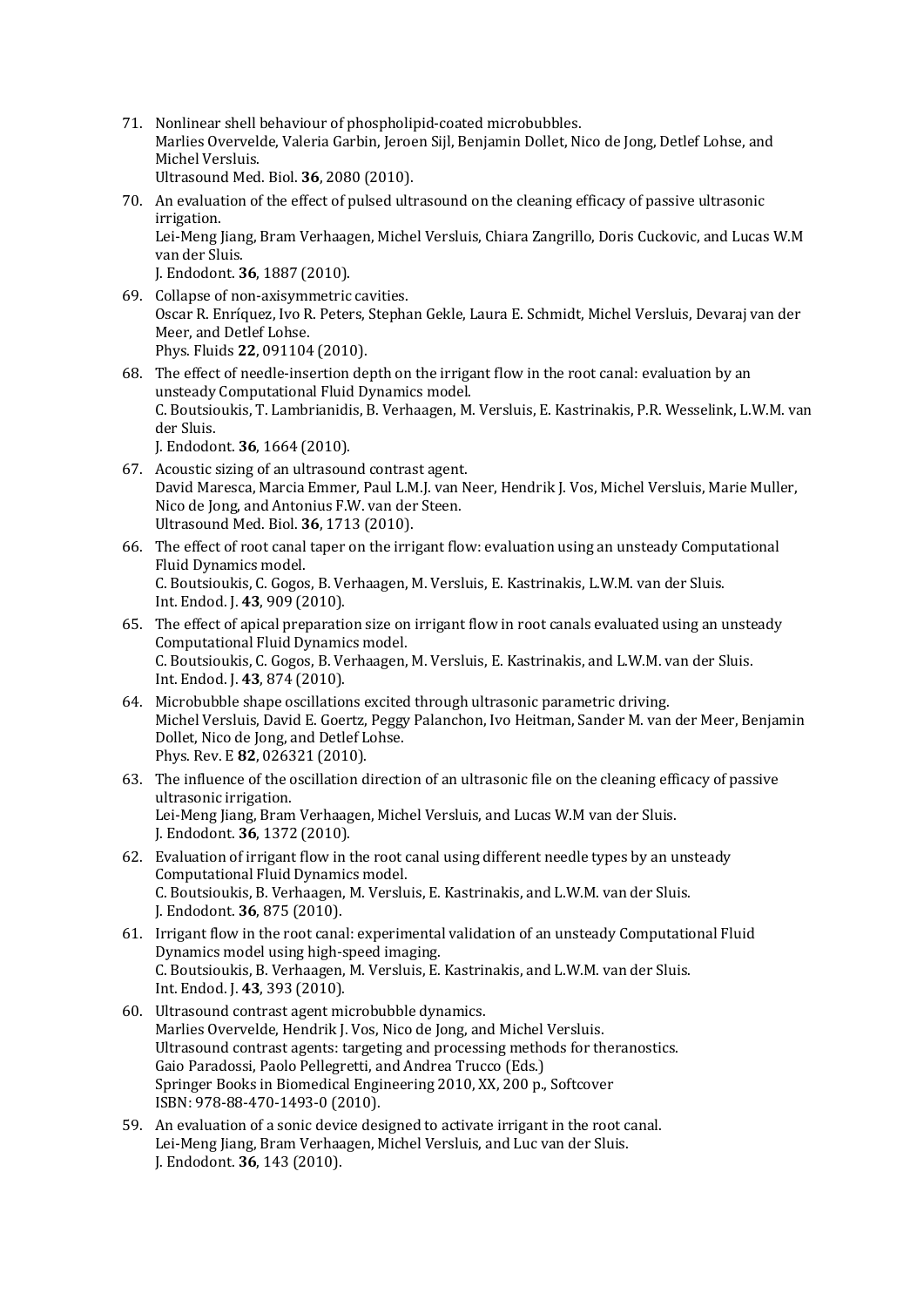| 2009 |                                                                                                                                                                                                                                                                                                                                                              |
|------|--------------------------------------------------------------------------------------------------------------------------------------------------------------------------------------------------------------------------------------------------------------------------------------------------------------------------------------------------------------|
|      | 58. Acoustic measurement of bubble size in an inkjet printhead.<br>Roger Jeurissen, Arjan van der Bos, Hans Reinten, Marc van den Berg, Herman Wijshoff, Jos de Jong,<br>Michel Versluis, and Detlef Lohse.<br>J. Acoust. Soc. Am. 126, 2184 (2009).                                                                                                         |
|      | 57. Laser-activated irrigation of the root canal: cleaning efficacy and flow visualization.<br>S.D. de Groot, B. Verhaagen, L.W.M. van der Sluis, M.K. Wu, P. Wesselink, and M. Versluis.<br>Int. Endod. J. 42, 1077 (2009).                                                                                                                                 |
|      | 56. Radial modulation of single microbubbles.<br>Marcia Emmer, Hendrik J. Vos, Michel Versluis, and Nico de Jong.<br>IEEE Trans. Ultrason. Ferroelectr. Freq. Control 56, 2370 (2009).                                                                                                                                                                       |
| 55.  | History force on coated microbubbles propelled by ultrasound.<br>Valeria Garbin, Benjamin Dollet, Marlies Overvelde, Dan Cojoc, Enzo Di Fabrizio, Leen van<br>Wijngaarden, Andrea Prosperetti, Nico de Jong, Detlef Lohse, and Michel Versluis.<br>Phys. Fluids 21, 092003 (2009).                                                                           |
|      | 54. Ultrasonic characterization of ultrasound contrast agents.<br>Nico de Jong, Marcia Emmer, Annemieke van Wamel and Michel Versluis.<br>Med. Biol. Eng. Comput. 47, 861-873 (2009).                                                                                                                                                                        |
| 53.  | Contrast agent response to chirp reversal: Simulations, optical observations and acoustical<br>verification.<br>A. Novell, S.M. van der Meer, M. Versluis, N. de Jong, and A. Bouakaz.<br>IEEE Trans. Ultrason. Ferroelectr. Freq. Control 56, 1199 (2009).                                                                                                  |
| 52.  | Mie scattering distinguishes the topological charge of an optical vortex: a homage to Gustav Mie.<br>Valeria Garbin, Giovanni Volpe, Enrico Ferrari, Michel Versluis, Dan Cojoc, and Dmitri Petrov.<br>New J. Phys 11, 013046 (2009).                                                                                                                        |
|      | 51. Oil-filled polymer microcapsules for ultrasound-mediated delivery of lipophilic drugs.<br>Klazina Kooiman, Marcel R. Böhmer, Marcia Emmer, Hendrik J. Vos, Ceciel Chlon, William T. Shi,<br>Christopher S. Hall, Suzanne H.P.M. de Winter, Karin Schroën, Michel Versluis, Nico de Jong,<br>Annemieke van Wamel.<br>J. Control. Release 133, 109 (2009). |
|      | 50. Pressure-dependent attenuation and scattering of phospholipid-coated microbubbles at low                                                                                                                                                                                                                                                                 |

acoustic pressures. Marcia Emmer, Hendrik J. Vos, David E. Goertz, Annemieke van Wamel, Michel Versluis, and Nico de Jong. Ultrasound Med. Biol. **35**, 102 (2009).

#### **2008**

| 49. Acoustic characterization of single ultrasound contrast agent microbubbles.                   |
|---------------------------------------------------------------------------------------------------|
| Jeroen Sijl, Emmanuel Gaud, Peter Frinking, Marcel Arditi, Nico de Jong, Detlef Lohse, and Michel |
| Versluis.                                                                                         |
| J. Acoust. Soc. Am. 124, 4091 (2008).                                                             |

48. Nonspherical oscillations of ultrasound contrast agent microbubbles. Benjamin Dollet, Sander M van der Meer, Valeria Garbin, Nico de Jong, Detlef Lohse, and Michel Versluis. Ultrasound Med. Biol. **34**, 1465 (2008).

- 47. The acceleration of solid particles subjected to cavitation nucleation. Bram Borkent, Manish Arora, Claus-Dieter Ohl, Nico De Jong, Michel Versluis, Detlef Lohse, Knud Aage Mørch, Evert Klaseboer and Boo Cheong Khoo. J. Fluid Mech. **610**,157 (2008).
- 46. The effect of an entrained air bubble on the acoustics of an ink channel. Roger Jeurissen, Jos de Jong, Hans Reinten, Marc van den Berg, Herman Wijshoff, Michel Versluis, and Detlef Lohse.

J. Acoust. Soc. Am. **123**, 2496 (2008).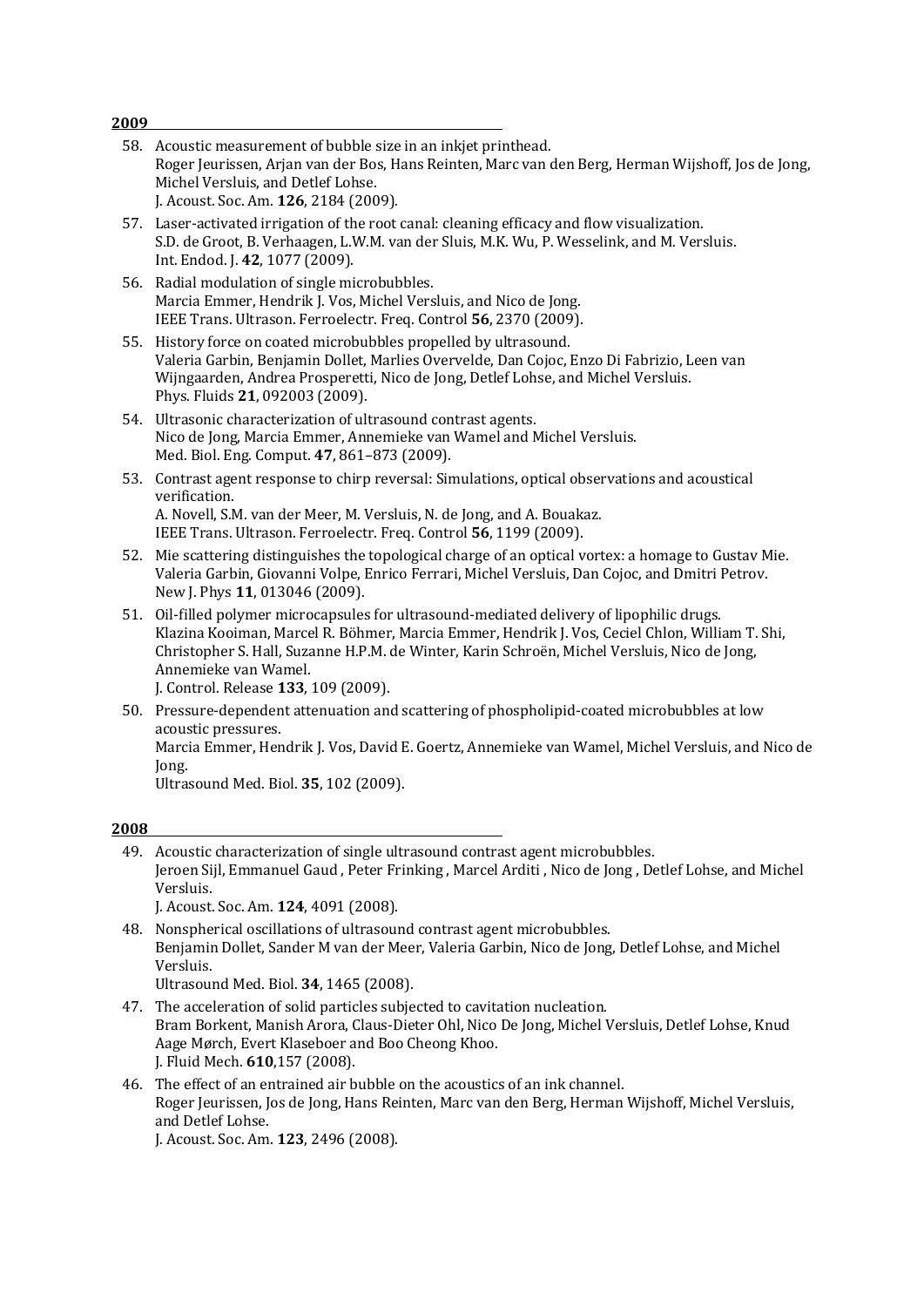- 45. Non-spherical vibrations of microbubbles in contact with a wall a pilot study at low mechanical index. Hendrik J. Vos, Benjamin Dollet, Johannes G. Bosch, Michel Versluis, Nico de Jong Ultrasound Med. Biol. **34**, 685 (2008).
- 44. Role of the channel geometry on the bubble pinch-off in flow-focusing devices. Benjamin Dollet, Wim van Hoeve, Jan-Paul Raven, Philippe Marmottant, Michel Versluis. Phys. Rev. Lett. **100**, 034504 (2008).

43. Radial modulation of microbubbles for ultrasound contrast imaging. A. Bouakaz , M. Versluis, J. Borsboom, and N. de Jong. IEEE Trans. Ultrason. Ferroelectr. Freq. Control 54, 2283 (2007). 42. Marangoni flow on an inkjet nozzle plate. J. de Jong, H. Reinten, H. Wijshoff, M. van den Berg, K. Delescen, M.E.H. van Dongen, F. Mugele, M. Versluis, and D. Lohse. Appl. Phys. Lett. **91**, 204102 (2007). 41. Clinical relevance of pressure-dependent scattering at low acoustic pressures. Marcia Emmer, Hendrik J. Vos, Annemieke van Wamel, Dave E. Goertz, Michel Versluis, and Nico de Jong. Ultrasonics **47**, 74 (2007). 40. Leaping shampoo. Michel Versluis, Cor Blom, Devaraj van der Meer, Ko van der Weele, and Detlef Lohse. Phys. Fluids **19**, 091106 (2007). 39. Passive ultrasonic irrigation of the root canal: a review of the literature. L.W.M. van der Sluis, M. Versluis, M.K. Wu, and P.R. Wesselink. Int. Endod. J. 40, 415 (2007). 38. 'Compression-only' behavior of phospholipid-coated contrast bubbles. N. de Jong, C.T. Chin, A. Bouakaz, F. Mastik, D. Lohse, and M. Versluis. Ultrasound Med. Biol. **33**, 653 (2007). 37. Changes in microbubble dynamics near a boundary revealed by combined optical micromanipulation and high speed imaging. V. Garbin, D. Cojoc, E. Ferrari, E. di Fabrizio, M.L.J. Overvelde, S.M. van der Meer, N. de Jong, D. Lohse, and M. Versluis. Appl. Phys. Lett. **90**, 114103 (2007). 36. Microbubble spectroscopy of ultrasound contrast agents. S.M. van der Meer, B. Dollet, M. Voormolen, C.T. Chin, A. Bouakaz, N. de Jong, M. Versluis, and D. Lohse. J. Acoust. Soc. Am. **121**, pp. 648-656 (2007).

- 35. Entrapped air bubbles in piezo-driven inkjet printing: their effect on the droplet velocity. J. de Jong, R.M. Jeurissen, H. Borel, M. van den Berg, M. Versluis, H. Wijshoff, A. Prosperetti, H. Reinten, and D. Lohse. Phys. Fluids **18**, 121511 (2006).
- 34. Sonoporation from jetting cavitation bubbles. C.D. Ohl, M. Arora, R. Ikink, N. de Jong, M. Versluis, M. Delius, and D. Lohse. Biophys. J. **91**: 4285-4295 (2006).
- 33. Air entrapment in piezo-driven inkjet printheads J. de Jong, H. Reinten, M. van den Berg, H. Wijshoff, G.J. de Bruin, M. Versluis, and D. Lohse J. Acoust. Soc. Am. **120**, 1257–1265 (2006).
- 32. High-speed imaging of an ultrasound-driven bubble in contact with a wall: "Narcissus" effect and resolved acoustic streaming. P. Marmottant, M. Versluis, N. de Jong, S. Hilgenfeldt, and D. Lohse. Exp. Fluids **41**, 147–153 (2006).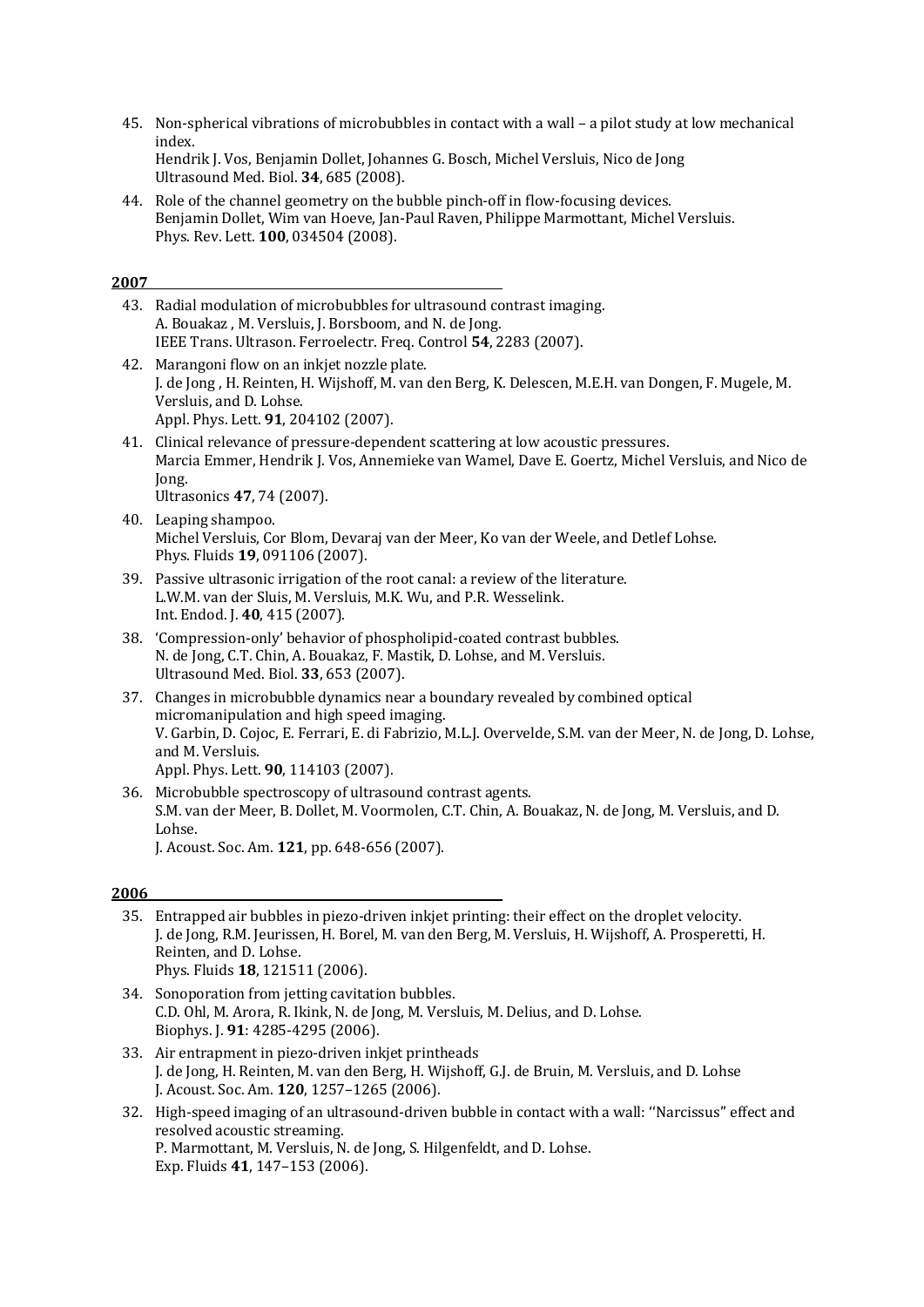31. Leaping shampoo and the stable Kaye effect. M. Versluis, C. Blom, D. van der Meer, K. van der Weele, and D. Lohse. J. Stat. Mech. P07007 (2006). see also Nature News:

Puzzle of leaping liquid solved doi:10.1038/news060403-10

30. Vibrating Microbubbles Poking Individual Cells: Drug transfer into cells via sonoporation. A. van Wamel, K. Kooiman, M. Harteveld, M. Emmer, F.J. ten Cate, M. Versluis and N. de Jong. J. Control. Release **112**, 149–155 (2006).

#### **2005**

- 29. A model for large amplitude oscillations of coated bubbles accounting for buckling and rupture. P. Marmottant, S.M. van der Meer, M. Emmer, M. Versluis, N. de Jong, S. Hilgenfeldt, and D. Lohse. J. Acoust. Soc. Am. **118**, 3499–3505 (2005).
- 28. Ultrasound-induced gas release from contrast agent microbubbles. M. Postema, A. Bouakaz, M. Versluis, and N. de Jong. IEEE Trans. Ultrason. Ferroelectr. Freq. Control 52, 1035-1041 (2005).
- 27. High-speed optical observations of contrast agent destruction. A. Bouakaz, M. Versluis, and N. de Jong. Ultrasound Med. Biol. **31,** 391–399 (2005).
- 26. Harmonic chirp imaging method for ultrasound contrast agent. J. Borsboom, C.T. Chin, A. Bouakaz, M. Versluis, and N. de Jong. IEEE Trans. Ultrason. Ferroelectr. Freq. Control 52, 241-249 (2005).
- 25. Optical observations of acoustical radiation force effects on individual air bubbles. P. Palanchon, P. Tortoli, A. Bouakaz, M. Versluis, and N. de Jong. IEEE Trans. Ultrason. Ferroelectr. Freq. Control 52, 104-110 (2005).

#### **2004**

24. Impact on soft sand: Void collapse and jet formation. D. Lohse, R. Bergmann, R. Mikkelsen, C. Zeilstra, D. van der Meer, M. Versluis, K. van der Weele, M.A. van der Hoef, and J.A.M. Kuipers. Phys. Rev. Lett. **93**, 198003 (2004).

### **2003**

- 22. Competitive clustering in a granular Gas. René Mikkelsen, Ko van der Weele, Devaraj van der Meer, Michel Versluis, and Detlef Lohse. Phys. Fluids **15** (9), S8 (2003).
- 21. Faraday, Jets, and Sand. Marijn Sandtke, Devaraj van der Meer, Michel Versluis, and Detlef Lohse. Phys. Fluids **15** (9), S7 (2003).
- 20. Brandaris 128: A digital 25 million frames per second camera with 128 highly sensitive frames. C.T. Chin, C. Lancée, J. Borsboom, F. Mastik, M. Frijlink, N. de Jong, M. Versluis, and D. Lohse. Rev. Sci. Instrum. **74**, 5026–5034 (2003).

<sup>23.</sup> Micromanipulation of endothelial cells: Ultrasound-microbubble-cell interaction. A. van Wamel, A. Bouakaz, M. Versluis, and N. de Jong. Ultrasound Med. Biol. **30**, 1255–1258 (2004).

<sup>19.</sup> Granular eruptions: Void collapse and jet formation. René Mikkelsen, Michel Versluis, Elmer Koene, Gert-Wim Bruggert, Devaraj van der Meer, Ko van der Weele, and Detlef Lohse. Phys. Fluids **14** (9), S14 (2002).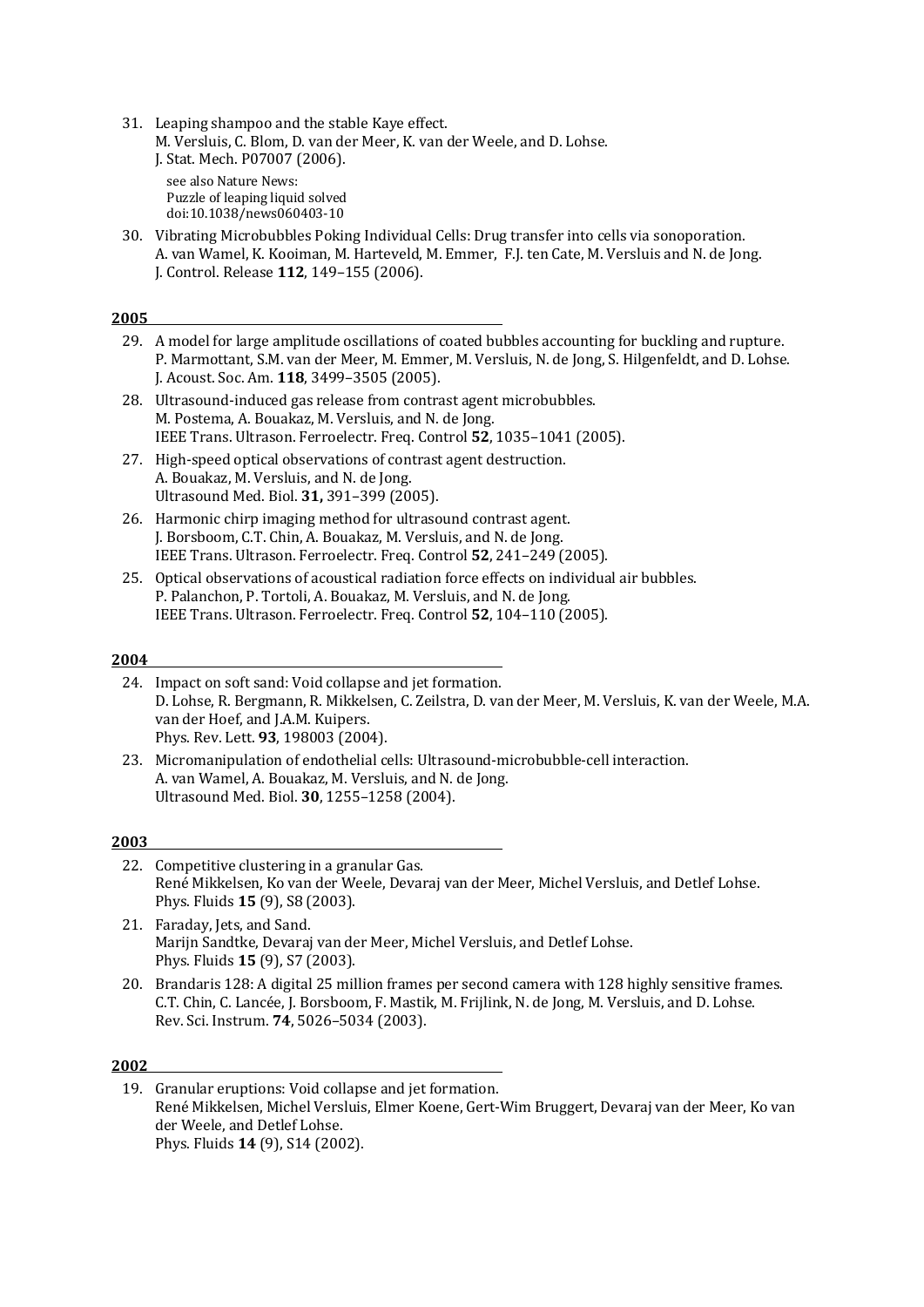| 18. Snapping shrimp make flashing bubbles. |
|--------------------------------------------|
| D. Lohse, B. Schmitz, and M. Versluis.     |
| Nature 413, 477-478 (2001).                |

- 17. Spiraling bubbles: how acoustic and hydrodynamic forces compete. J. Rensen, D. Bosman, J. Magnaudet, C.D. Ohl, A. Prosperetti, R. Tögel, M. Versluis, and D. Lohse. Phys. Rev. Lett. **86**, 4819-4822 (2001).
- 16. On the Sound of Snapping Shrimp. Michel Versluis, Anna von der Heydt, Detlef Lohse, and Barbara Schmitz. Phys. Fluid **13** (9), S13 (2001).
- 15. Hysteretic clustering in granular gas. K. van der Weele, D. van der Meer, M. Versluis, and D. Lohse. Europhys. Lett. **53**, 328–334 (2001).

14. How snapping shrimp snap: through cavitating bubbles. M. Versluis, B. Schmitz, A. von der Heydt, and D. Lohse. Science 289, 2114-2117 (2000). see also Science News of the Week:

For certain shrimp, life's a snap. Science **289**, 2020–2021 (2000).

#### **Postdoc 1997-2001**

13. The heat flux method for producing burner stabilized adiabatic flames: an evaluation with CARS thermometry.

K.J. Bosschaart, M. Versluis, R. Knikker, T.H. van der Meer, K.R.A.M. Schreel, L.P.H. de Goey, and A.A. van Steenhoven.

Combust. Sci. Technol. **169**, 69–87 (2001). 

- 12. Raman-Rayleigh-LIF measurements of temperature and species concentrations in the Delft piloted turbulent jet diffusion flame. P.A. Nooren, M. Versluis, T.H. van der Meer, R.S. Barlow, and J.H. Frank. Appl. Phys. B - Lasers O. **71**, 95-111 (2000).
- 11. Planar laser-induced fluorescence of H<sub>2</sub>O to study the influence of residual gases on cycle-to-cycle variations in SI engines. G. Juhlin, H. Neij, M. Versluis, B. Johansson, and M. Aldén. Combust. Sci. Technol. **132**, 75–97 (1998).
- 10. Two-dimensional two-phase water detection using a tunable excimer laser. M. Versluis, G. Juhlin, Ö. Andersson, and M. Aldén. Appl. Spectrosc. **52**, 343-347 (1998).
- 9. 2-D absolute OH concentration profiles in atmospheric flames using planar LIF in a bi-directional laser beam configuration. M. Versluis, N. Georgiev, L. Martinsson, S. Kröll, and M. Aldén. Appl. Phys. B - Lasers O. 65, 411-417 (1997).

### **PhD thesis work 1991-1994**

- 8. Laser-induced fluorescence detection of OH in a flame near 268 nm. M. Versluis, K.L. Queeney, J.L. Springfield, T. Dreier, and A. Dreizler. J. Mol. Spectrosc. **166**, 486-488 (1994).
- 7. Degenerate 4-wave-mixing with a tunable excimer laser. M. Versluis, G. Meijer, and D.W. Chandler. Appl. Optics **33**, 3289–3925 (1994).